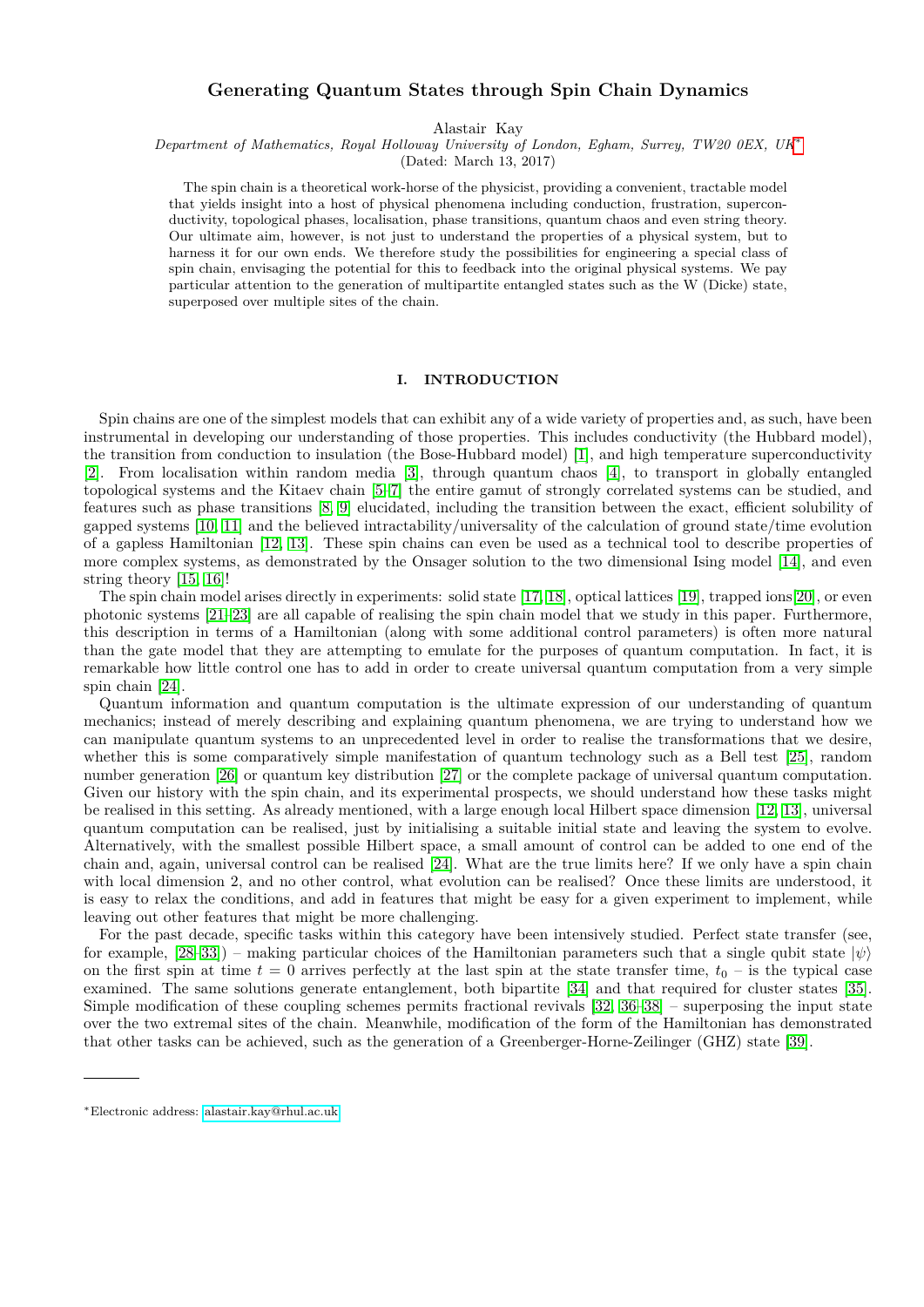In this paper, we address the question of what other functions a spin chain can realise (specifically, a nearestneighbour Hamiltonian in one dimension that preserves the number of excitations on the chain), moving far away from the small modifications around the central result of perfect state transfer. In response, we show that almost all states comprised of a single excitation (a single  $|1\rangle$  superposed across many sites, while all others are in the  $|0\rangle$ state) and real amplitudes can be deterministically generated by evolving an excitation initially located on a single site, including the important case of the *W* state of *N* qubits. We do this by showing that it is sufficient to ensure that the Hamiltonian  $H_1$  has eigenvalues which satisfy a particular property, and by fixing one of the eigenvectors.

In section [II,](#page-2-0) we describe a set of sufficient properties that the Hamiltonian has to satisfy in order to guarantee creation of a target state. In section [III,](#page-3-0) we then describe a numerical technique that is guaranteed to work to arbitrary accuracy for almost all target states (and characterising the cases when it doesn't work). In section [IV,](#page-4-0) we realise that although the algorithm in section [III](#page-3-0) provides a useful existence proof, the corresponding solutions have excessively high times for producing the required states. As such, Sec. [V](#page-6-0) constructs some analytic cases that yield optimal state synthesis times, and Sec. [VI](#page-7-0) uses these as the basis for a perturbative technique to find good solutions – those that produce the target state with high accuracy in the minimum time.

#### **A. Setting**

In this paper we consider a spin chain comprised on *N* spins, the Hamiltonian of which is

<span id="page-1-0"></span>
$$
H = \sum_{n=1}^{N} \frac{B_n}{2} (\mathbb{1} - Z_n) + \sum_{n=1}^{N-1} \frac{J_n}{2} (X_n X_{n+1} + Y_n Y_{n+1}),
$$
\n(1)

where  $X_n$ ,  $Y_n$  and  $Z_n$  denote the usual Pauli matrices applied to site *n* (and 1 elsewhere). It is excitation preserving,

$$
\left[H, \sum_{n=1}^{N} Z_n\right] = 0,
$$

meaning that any one-excitation state, such as  $|1\rangle |0\rangle^{\otimes(N-1)}$  can only evolve into another one-excitation state,

$$
e^{-iHt} |1\rangle |0\rangle^{\otimes (N-1)} = \sum_{n=1}^{N} \alpha_n(t) |0\rangle^{\otimes (n-1)} |1\rangle |0\rangle^{\otimes (N-n)},
$$

where  $\sum_{n} |\alpha_n(t)|^2 = 1$ . Indeed, the Hamiltonian when restricted to the first excitation subspace is described as

$$
H_1 = \sum_{n=1}^{N} B_n |n\rangle \langle n| + \sum_{n=1}^{N-1} J_n(|n\rangle \langle n+1| + |n+1\rangle \langle n|),
$$

where  $|n\rangle := |0\rangle^{\otimes (n-1)} |1\rangle |0\rangle^{\otimes (N-n)}$ , yielding

$$
\alpha_n(t) = \langle n | e^{-iH_1t} | 1 \rangle.
$$

The matrix  $H_1$  is a real, symmetric, tridiagonal matrix where each of the elements can be independently specified, making it ideal for the engineering tasks that we intend to study.

Our aim is to be able to initialise the spin chain in a separable one-excitation state,  $|n\rangle$ . Typically, this will be at one end of the chain, say |1} [\[56\]](#page-12-15). We want to find the coupling strengths  $\{J_n\}$  and magnetic fields  $\{B_n\}$  such that the evolution produces

$$
|1\rangle \mapsto |\psi_{\mathrm{T}}\rangle = \sum_{n=1}^{N} \alpha_n |n\rangle
$$

for some particular set of coefficients  $\{\alpha_n\}$  that we specify, perfectly and deterministically, i.e. there will be a time  $t_0$ (the "synthesis time") such that the state of the spin chain is the target state  $|\psi_{\rm T}\rangle$ . Two states of particular interest that satisfy these properties are W-states (Dicke states) of all, or odd numbered sites:

$$
|W\rangle = \frac{1}{\sqrt{N}} \sum_{n=1}^{N} |n\rangle
$$
  

$$
|W_{\text{odd}}\rangle = \sqrt{\frac{2}{N+1}} \sum_{n=1}^{(N+1)/2} |2n-1\rangle
$$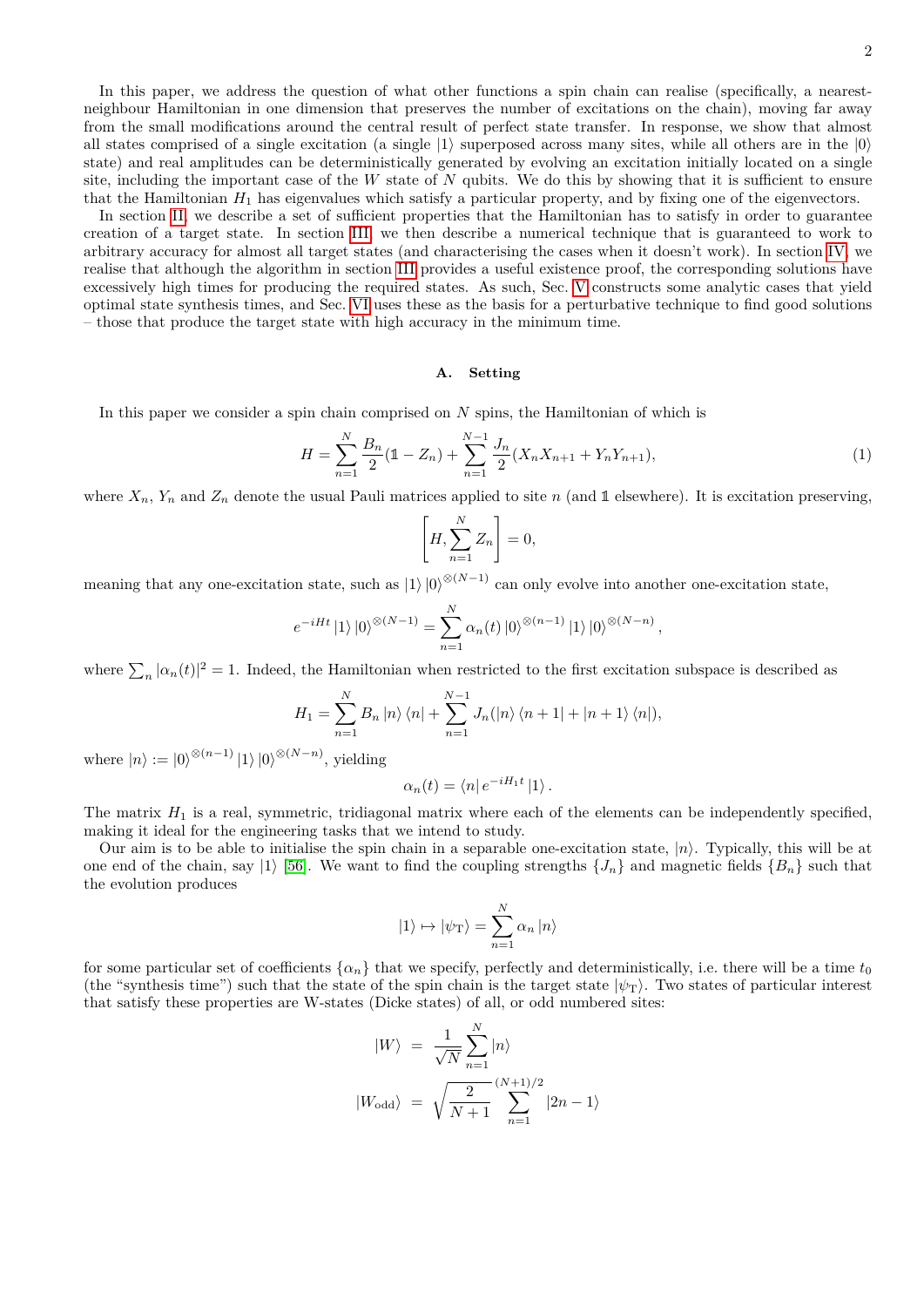Note that the second state is only valid as a target state if *N* is odd, although an even *N* version can be defined.

A key assumption that we make here is that the target coefficients  $\alpha_n$  are real. This need hardly be considered a limitation – we envisage the use of such spin chains to be in producing specific resource states that might otherwise be challenging to produce accurately and repeatedly. The central resource here is likely to be the entangled nature of the state which is entirely determined by the real amplitudes; complex amplitudes can be generated by local unitaries acting on the state.

### <span id="page-2-1"></span>**B. Relevance to other Spin Chain Models**

Our study will be far more widely applicable than the initial choice of spin chain, Eq. [\(1\)](#page-1-0), might suggest - there are two main classes of spin chain that arise in the literature. The first is the XXZ model,

$$
H_{\Delta} = \sum_{n=1}^{N} \frac{\tilde{B}_n}{2} Z_n + \sum_{n=1}^{N-1} \frac{\tilde{J}_n}{2} (X_n X_{n+1} + Y_n Y_{n+1} + \Delta_n Z_n Z_{n+1}),
$$

of which the Heisenberg model is the special case  $\Delta_n = 1$ . As we are concentrating on the single excitation subspace in this paper, there is a trivial mapping between magnetic fields  $\tilde{B}_n \leftrightarrow B_n$  and couplings  $\tilde{J}_n \leftrightarrow J_n$ , meaning our results instantly translate. This is equally true of the Hubbard and Bose-Hubbard models. The second class are the free-fermion models:

$$
H_{\mathcal{F}} = \sum_{n=1}^{N} B_n a_n^{\dagger} a_n + \sum_{n=1}^{N-1} J_n(a_n^{\dagger} a_{n+1} + a_{n+1}^{\dagger} a_n + \gamma (a_n^{\dagger} a_{n+1}^{\dagger} + a_{n+1} a_n)),
$$

of which Eq. [\(1\)](#page-1-0) is the special case  $\gamma = 0$  using a standard mapping (the Jordan-Wigner transformation [\[40\]](#page-12-16)) between Pauli spin operators and the fermionic creation operators  $a_n^{\dagger}$ . The key idea here, however, is that the coupling of the fermions in an *N*-qubit system is described by a  $2N \times 2N$  tridiagonal matrix [\[41\]](#page-12-17). As soon as we understand how to engineer the properties of  $H_1$ , we know how to engineer the properties of these systems as well, it is only that the corresponding initial and final states are different, requiring a little more analysis. Moreover, the beauty of these systems is that the evolution of that  $2N \times 2N$  matrix conveys everything about the evolution of the entire system, not just a specific subspace (unlike the XXZ, Hubbard and Bose-Hubbard models).

### <span id="page-2-0"></span>**II. DESIGNER STATES**

We aim to find Hamiltonians for which  $e^{-iH_1t_0}$  |1 $\rangle = |\psi_T\rangle$ . In almost all cases [\[57\]](#page-12-18), there is a very simple way that one can attempt to do this – imagine  $H_1$  has an eigenvector  $|\eta\rangle$  of zero eigenvalue, and all other eigenvalues are half-integer multiples of some factor  $\lambda$ . The evolution after a time  $t_0 = 2\pi/\lambda$  is

$$
e^{-iHt_0} = 2\left|\eta\right\rangle\left\langle\eta\right| - \mathbb{1}
$$

because all the eigenvectors have acquired a phase −1 except for |*η*i. Consequently, the final state is just

$$
2\ket{\eta}\bra{\eta}1\rangle - |1\rangle.
$$

Thus, by fixing

$$
|\eta\rangle = \frac{|1\rangle + |\psi_{\rm T}\rangle}{\sqrt{2(1+\alpha_1)}},
$$

we have the evolution as desired. We shall denote the components of  $|\eta\rangle$  by  $\eta_n = \langle n|\eta\rangle$ .

#### **A. Constraints of the Technique**

Fixing a single eigenvector, and imposing properties on the eigenvalues, immediately guarantees the desired evolution of the single excitation subspace. What are the constraints on the target state for which this can be done? The isolated problem of imposing that a tridiagonal matrix such as *H*<sup>1</sup> has a particular real-valued eigenvector (irrespective of the other eigenvalues) is well understood [\[42\]](#page-12-19):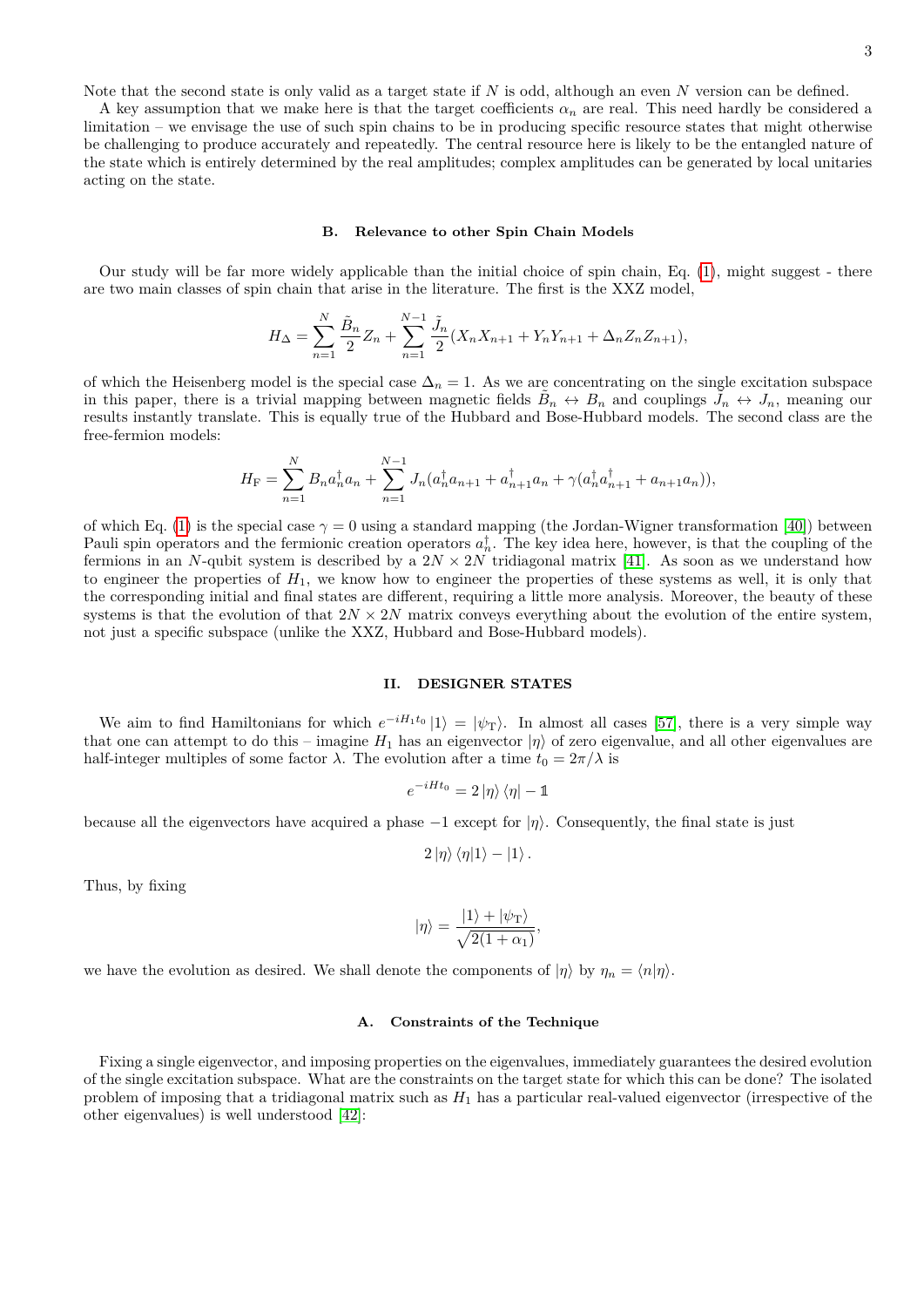• the amplitudes of the eigenvector at either end of the chain,  $\eta_1$  and  $\eta_N$ , must be non-zero, i.e.

$$
\alpha_N\neq 0.
$$

• two consecutive amplitudes cannot both be zero, i.e. if  $\eta_n = 0$  for any  $n = 2, 3, \ldots, N-1$ , then  $\eta_{n-1}, \eta_{n+1} \neq 0.58$ 

Hence, this technique immediately rules out the previously studied special cases of perfect state transfer and end-toend entanglement generation, because these have  $\alpha_2 = \alpha_3 = \ldots = \alpha_{N-1} = 0$ , emphasising the non-uniqueness of our strategy. However, these are the only restrictions – for any other choice of  $|\psi_T\rangle$ , we can always find an arbitrarily good approximation to a matrix with eigenvector |*η*i and the required spectral structure (and by continuity, a perfect solution must exist).

To our knowledge, the task of finding a Hamiltonian with a specific eigenvector and spectrum has not previously been studied, although specifying one or the other is quite common [\[42,](#page-12-19) [43\]](#page-12-21). This task is of independent mathematical interest and as such, we elucidate some of its mathematical properties in [A](#page-13-0)ppendix  $A -$ showing that for specific choices of spectra, sometimes the solution for the Hamiltonian parameters is non-unique, and sometimes no solution exists. However, our task must not be mistaken for that – we are not constrained to using a specific spectrum, only by certain general properties. We only have to show that for any desired  $|\psi_{\rm T}\rangle$ , and hence  $|\eta\rangle$ , there exists at least one choice of spectrum for which there is a solution.

## <span id="page-3-0"></span>**III. ARBITRARILY ACCURATE SOLUTIONS**

To show that, for any desired  $|\psi_{\text{T}}\rangle$  satisfying the conditions that  $\alpha_N \neq 0$  and that no two consecutive amplitudes are zero, there exists a spectrum for which  $H_1$  can be constructed, we take a technique from [\[44\]](#page-12-22), where we start with a known Hamiltonian which, in this case will have the correct eigenvector but not spectrum, and find how to perturb the Hamiltonian to correct the spectrum.

We start by considering the eigenvector equation  $H_1 |\eta\rangle = 0$ :

<span id="page-3-1"></span>
$$
\eta_{n-1}J_{n-1} + \eta_n B_n + \eta_{n+1} J_n = 0 \qquad \forall n. \tag{2}
$$

We fix  $J_1 = 1$  and work iteratively. At step *n* (starting with  $n = 2$ ), we know  $J_{n-1}$ , allowing us to choose  $J_n = J_{n-1}$ and hence set  $B_n = -J_{n-1}(\eta_{n-1} + \eta_{n+1})/\eta_n$  if  $\eta_n \neq 0$ . Otherwise, we fix  $J_n = -\eta_{n-1}J_{n-1}/\eta_n$ , and choose  $B_n = 0$ . At the end of the iteration, all the parameters of  $H_1$  are set, and the 0 eigenvector is  $|\eta\rangle$ . This is precisely the technique for solving inverse eigenmode problems in [\[42\]](#page-12-19). We refer to this matrix as  $H<sub>n</sub>$ , and follow the process:

- Pick an accuracy parameter  $\varepsilon$  (smaller than half the smallest gap between eigenvalues in  $H_{\eta}$ ).
- Truncate the eigenvalues of  $H<sub>\eta</sub>$  to the nearest multiple of  $\varepsilon$ .
- Shift all the eigenvalues except the 0 value by  $\pm \frac{1}{2} \varepsilon$ . This defines the target spectrum. The choice of  $\pm$  does not matter, and can be made in order to minimise the change in the eigenvalues, which need never be larger than  $\varepsilon/4$ . This ensures that the ordering of the eigenvalues is maintained.
- Take the values  $\{\langle 1|\lambda_n\rangle\}$ , where  $|\lambda_n\rangle$  are the eigenvectors of  $H_n$ , and use these along with the target spectrum to calculate a new Hamiltonian *H*. This follows a standard technique for inverse eigenvalue problems known as the (inverse) Lanczos algorithm [\[45\]](#page-12-23), which takes these two sets of parameters as input and returns a tridigaonal matrix with the specified spectrum and values  $\{\langle 1|\lambda_n\rangle\}.$

The output,  $\tilde{H}$ , is guaranteed to have a spectrum that achieves the desired phases in a time  $t_0 = 2\pi/\varepsilon$ . A solution to this always exists [\[45\]](#page-12-23). While the 0 eigenvector is no longer  $|\eta\rangle$ , but  $|\eta_{\text{actual}}\rangle$ , since *H* is only a perturbation of  $H_n$ , it should not be significantly different.

By continuity of the spectral properties of the Hamiltonian (as we tend  $\varepsilon \to 0$ ), we infer that a perfect realisation must exist, albeit with arbitrarily long state synthesis time. Thus, as a special case, we can create any state with real, non-zero amplitudes on every site of the chain, including states such as the *W* state. For example,

$$
H_1=\left(\begin{array}{ccc} 0.80985122& 1.00004543\\ 1.00004543& 0.23665936& 1.00033274\\ 1.00033274& -1.99911163& 0.99971024\\ 0.99971024& -1.9996369& 1.00055901\\ 1.00055901& -0.99954444 \end{array}\right),
$$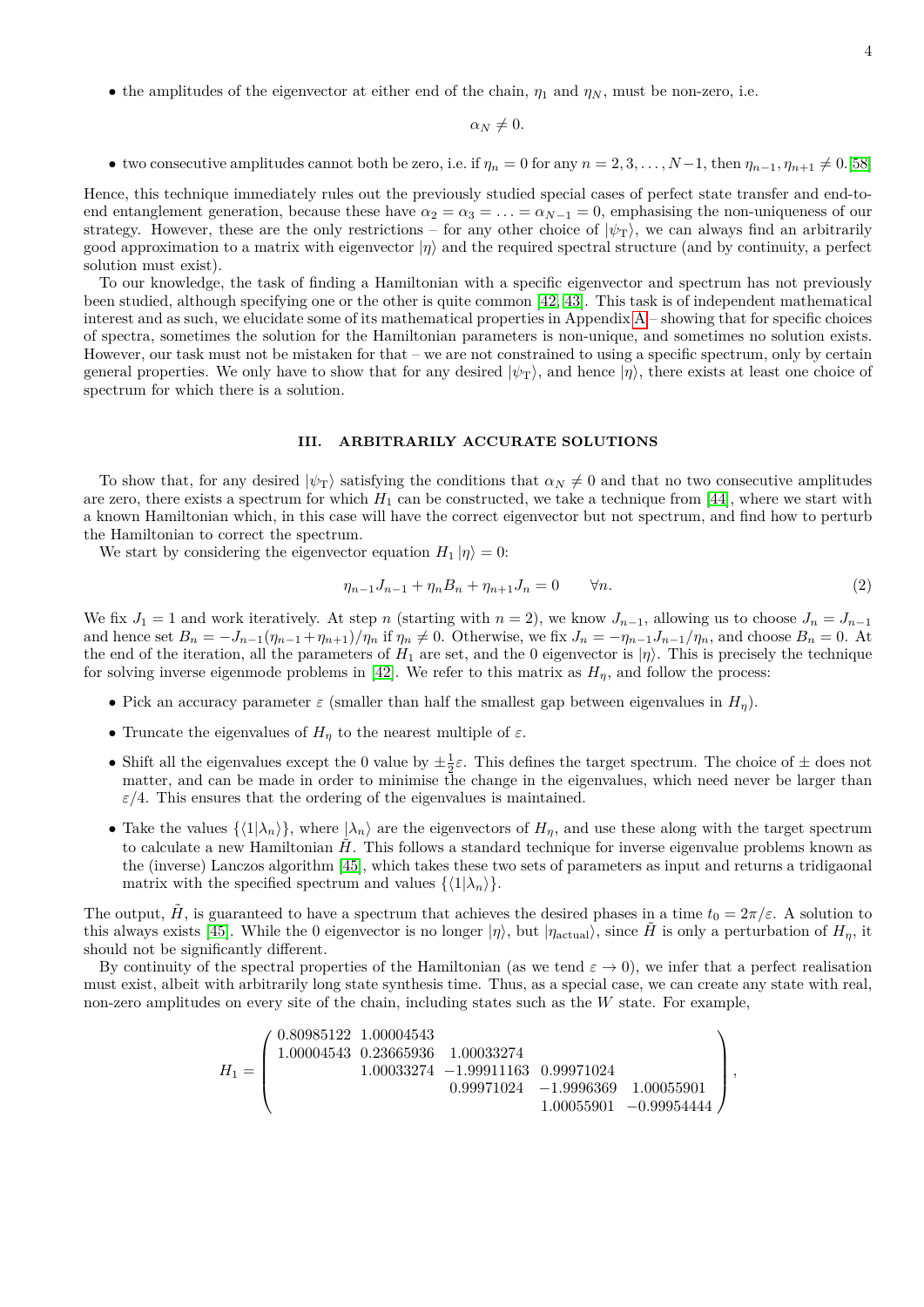with parameter  $\varepsilon = 0.001687714$  evolves  $|1\rangle \rightarrow |\alpha\rangle$  where  $\langle \alpha | W \rangle > 1 - 2 \times 10^{-9}$ .

How different is the state produced to what we wanted? The state produced by  $\tilde{H}$  is  $e^{-i\tilde{H}t_0} |1\rangle = |\psi_{\text{actual}}\rangle$ , and has overlap with the target of

$$
\langle \psi_{\rm T} | \psi_{\rm actual} \rangle = 1 - 2(1 - \alpha_1)(1 - \langle \eta | \eta_{\rm actual} \rangle)
$$

Now, note that a Hamiltonian perturbation *V* gives, up to normalisation,

$$
|\eta_{\text{actual}}\rangle = |\eta\rangle + \sum_{n=1}^{N-1} \frac{\langle \lambda_n | V | \eta \rangle}{\lambda_n} |\lambda_n\rangle ,
$$

where we crudely estimate  $|\langle \lambda_n | V | \eta \rangle| \lesssim \varepsilon$  and  $|\lambda_n| \geq \lambda_{\min}$  to yield

$$
\langle \eta | \eta_{\rm actual} \rangle \geq 1 - \frac{\varepsilon^2}{2} \frac{N-1}{\lambda_{\rm min}^2}.
$$

Let us take the typical case where we start from the system where all the  $J_n$  are equal. The original spectrum is

$$
\lambda_k = 2J \cos\left(\frac{\pi k}{N+1}\right).
$$

With *N* odd, then there is a 0 eigenvalue which we will choose to correspond to the 0-value eigenvector that we will tune. Of the other eigenvalues,  $\lambda$ , we have that  $|\lambda| > \lambda_{(N-1)/2} = \lambda_{\min} \sim 1/N$ . Meanwhile, the smallest gap, that determines  $\varepsilon$  arises at  $\lambda_1 - \lambda_2 \sim 1/N^2$ . So, once perturbed, all the  $J_n$  are approximately equal, and if we assume 0 magnetic fields, we get  $\langle \eta | \eta_{\text{actual}} \rangle \sim 1 - O(1/N)$ , with a  $t_0$  scaling as  $O(N^2)$ .

In fact, it is not *a priori* obvious that a perturbation that only shifts the eigenvalues by no more than  $\varepsilon/4$  should satisfy  $|\langle \lambda_n | V | \eta \rangle| \leq \varepsilon$ . A more rigorous analysis is provided in Appendix [B](#page-14-0) that improves the error scaling to  $\langle \eta | \eta_{\text{actual}} \rangle \sim 1 - O(1/N^3).$ 

It must be emphasised that we do not propose this algorithm as one that should practically be used; there are a number of shortcomings including that in order for  $\varepsilon \to 0$ , we require  $t \to \infty$ . Also, from a practical perspective, perturbations to the Hamiltonian would have to be at the level of  $O(\varepsilon^2)$  in order to not have too significant an effect, but this is a ridiculous level of accuracy. Instead, the purpose of the algorithm was to show that there is always a solution. It is the focus of the rest of this paper to convey that there are many improvements that can be made such that the state can be created in a time that is independent of the desired accuracy, and at a speed close to the theoretical limits.

#### <span id="page-4-0"></span>**IV. SPEED LIMITS**

For a given target state  $|\psi_{\text{T}}\rangle$ , how small can the synthesis time,  $t_0$ , be made? The shorter the time, the less opportunity there is for noise to build up and overwhelm the device. The crucial issue is the spectral gap – if the smallest eigenvalue gap is  $\Delta$ , then the minimum value of  $t_0$  is  $\pi/\Delta$ . Indeed, if that smallest gap arises between a pair of eigenvectors that does not include the 0-eigenvector,  $t_0 \geq 2\pi/\Delta$ . We consequently want to understand how large ∆ can be made, subject to the physically motivated constraint that the maximum coupling strength of the chain is bounded, i.e.  $J_n \leq J_{\text{max}}$  for all *n*. In the explicit constructions above,  $\Delta \sim 1/N^2$  yielding a state synthesis time of  $O(N^2)$ . From the history of perfect state transfer, we know that the uniform coupling chain (on which that construction was based) is far from optimal in terms of transfer time;  $O(N)$  is possible. We aim to show that the same is possible for state synthesis. In the abstract, we note that by bounding all coupling strengths  $J_n \in [-J_{\max}, J_{\max}]$ , all eigenvalues are constrained in the range  $\lambda \in [-2J_{\text{max}}, 2J_{\text{max}}]$ . With *N* such gaps, the smallest gap between eigenvalues can be no more than  $O(1/N)$ , so the synthesis time must be  $O(N)$ .

The challenge is to make a correspondence between the spectral properties of the Hamiltonian *H*1, which are well characterised for the state synthesis task, and the coupling strengths. Let us assume that  $H_1$  is symmetric, meaning  $B_n = B_{N+1-n}$  and  $J_n^2 = J_{N-n}^2$ , and of odd size  $N = 2M + 1$ . Improving the proof technique of [\[46\]](#page-12-24), we will argue that

$$
J_{\max} \ge \frac{\pi}{2t_0} \sqrt{M^2 - \frac{1}{2}}.\tag{3}
$$

We start by observing that if  $H_1$  achieves the state synthesis task, then so does any  $H_1 + \gamma \mathbb{1}$ , because the 1 only contributes a global phase to the evolution. We resolve this freedom in the magnetic fields by fixing  $B_{M+1} = 0$ .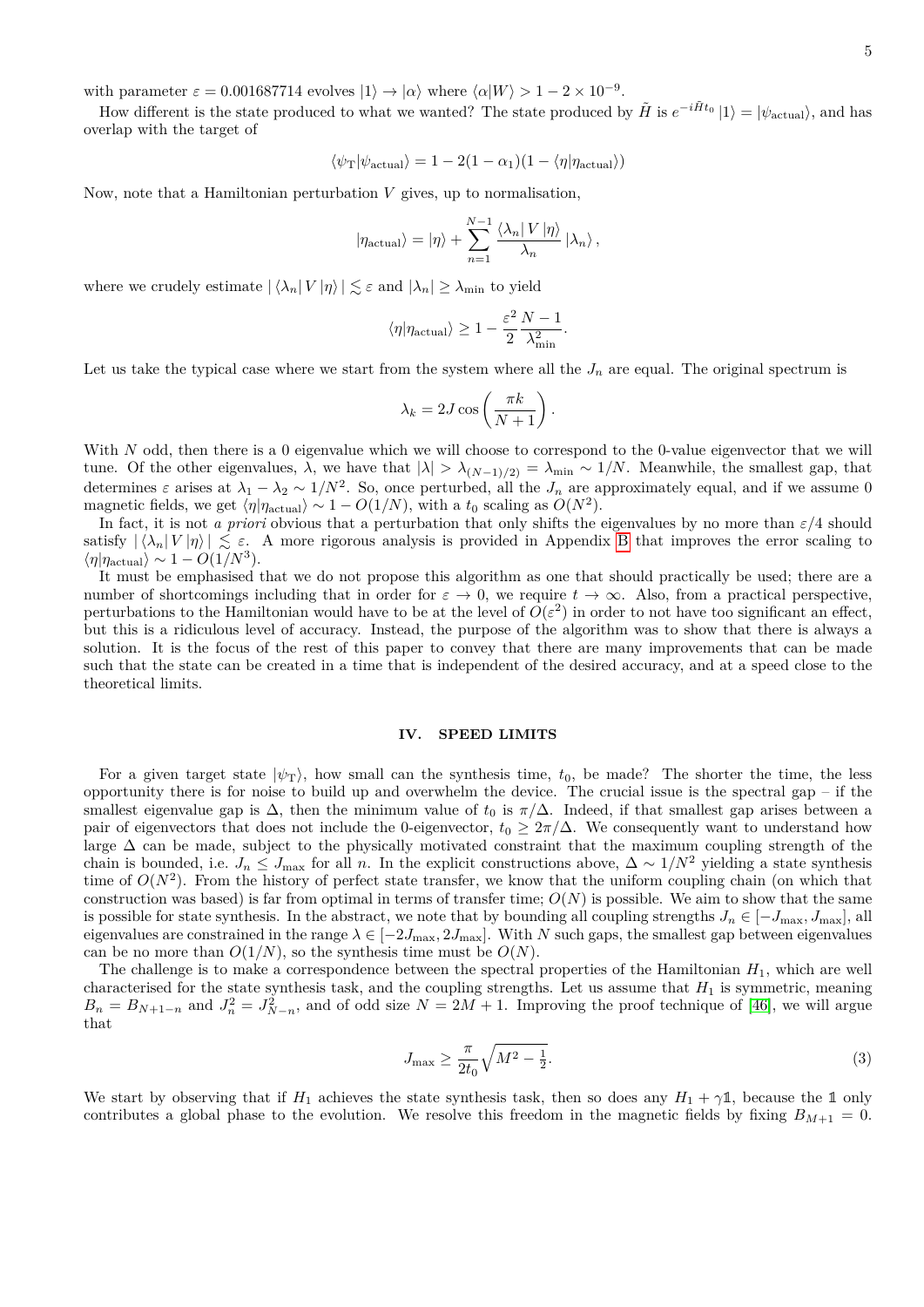Next, observe that the symmetry assumption splits *H*<sup>1</sup> into anti-symmetric and symmetric subspaces with mutually interlacing eigenvalues  $\{\mu_k\}_{k=1}^M$  and  $\{\nu_k\}_{k=1}^{M+1}$  respectively  $(\nu_k < \mu_k < \nu_{k+1})$ . All eigenvalues must have an integer spacing, except for a spacing of  $\frac{1}{2}$  either side of one special eigenvalue. Let's assume this special eigenvalue is  $\mu_{\tilde{k}}$ (which turns out to be the relevant case, rather than  $\eta_{\tilde{k}}$ ). We have that

$$
4J_{\max}^2 \ge 4J_M^2 = \text{Tr}(SH^2) = \sum \eta_k^2 - \sum \mu_k^2,
$$

where  $S = \sum_{n=1}^{N} |n\rangle\langle N+1-n|$ . If we use the bounds  $\eta_k \geq \eta_1 + 2(k-1) - \delta_{k\geq \tilde{k}}$  and  $\mu_k \leq \eta_{k+1} - 1 + \frac{1}{2}\delta_{k=\tilde{k}}$ , then one readily derives

$$
4J_{\max}^2 \ge \eta_1^2 + (2M - 1)\eta_1 + 2M^2 - M - \frac{1}{4},
$$

which is the smallest possible  $(M^2 - \frac{1}{2})$  for the choice  $\eta_1 = \frac{1}{2} - M$ .

Importantly, this construction gives us insight as to how we could realise the optimal solution – by selecting a spectrum  $0, \pm 1, \pm 3, \pm 5, \ldots, \pm (N-2)$ , which is very far from the spectrum chosen in Sec. [III.](#page-3-0) Of course, even for a symmetric target eigenvector, it is not necessary that the Hamiltonian be symmetric, and even our basic premise of fixing a single eigenvector and some basic spectral properties is far from unique, so this construction has limited applicability. We can extend the technique at the cost of removing the possibility of the bound being tight. We start with

$$
\text{Tr}(H^2) = \sum \lambda_n^2 = 2 \sum_{n=1}^{N-1} J_n^2 + \sum_{n=1}^{N} B_n^2,
$$

fixing the  $B_n$  through eigenvector relation Eq. [\(2\)](#page-3-1), so that, under the assumption  $\eta_n \neq 0$ ,

$$
\sum \lambda_n^2 = 2 \sum_{n=1}^{N-1} J_n^2 + \sum_{n=1}^N \left( \frac{\eta_{n-1} J_{n-1} + \eta_{n+1} J_n}{\eta_n} \right)^2.
$$

By imposing  $|J_n| \leq J_{\text{max}}$ , this reduces to

$$
\sum \lambda_n^2 \le 2 \sum_{n=1}^{N-1} J_{\max}^2 + \sum_{n=1}^N \left( \frac{|\eta_{n-1}| J_{\max} + |\eta_{n+1}| J_{\max}}{\eta_n} \right)^2 = J_{\max}^2 \left( 2(N-1) + \sum_{n=1}^N \left( \frac{|\eta_{n-1}| + |\eta_{n+1}|}{\eta_n} \right)^2 \right).
$$

Having fixed that the special eigenvalue is 0 (we did this implicitly, but we have the freedom to do that thanks to the  $\gamma$ <sup>1</sup> shift), and recognising that all other eigenvalues in  $\sum \lambda_n^2$  must be spaced by at least  $2\pi/t_0$ , it is clear that the smallest such sum arises from eigenvalues centred on 0, in  $\pm$  pairs, with the minimum spacing. Thus,

$$
\sum_{n} \lambda_n^2 \ge 2 \left( \frac{\pi}{t_0} \right)^2 \sum_{n=1}^{M} (2n-1)^2 = \frac{\pi^2}{3t_0^2} N(N-1)(N-2).
$$

We finally have that

<span id="page-5-0"></span>
$$
\frac{J_{\max}t_0}{\pi} \sqrt{\frac{2(N-1) + \sum_{n=1}^{N} \left(\frac{|\eta_{n-1}| + |\eta_{n+1}|}{\eta_n}\right)^2}{N(N-1)(N-2)}} \ge \frac{1}{\sqrt{3}}.
$$
\n(4)

For example, the *W*-state requires a time of at least  $\pi N/(3\sqrt{2}J_{\text{max}})$  in the large *N* limit.

If we wish to compare with all possible fixed Hamiltonians, or even time-varying excitation-preserving Hamiltonians, subject to the constraint that all coupling strengths are bounded within a range  $[-J_{\text{max}}, J_{\text{max}}]$ , then we can utilise Lieb-Robinson bounds [\[47\]](#page-12-25). These convey that to generate a non-trivial correlation function between two regions separated by a distance *L* requires at least a time ∼ *L* because there is a finite group velocity for the propagation of correlations. Conventionally, the group velocity in this situation would be evaluated as  $v_g = 2J_{\text{max}}$ , giving an optimal evolution time of  $(N-1)/(2J_{\text{max}})$ . This velocity is borne out by detailed numerical calculations of optimal quantum control in [\[48\]](#page-12-26) (in the bulk; edge effects can affect finite sized systems), although rigorous calculations of the Lieb-Robinson bound only give  $v_g \leq 6J_{\text{max}}$  [\[47\]](#page-12-25). For instance, if we consider the two operators  $O_A = Z_1$  and  $O_B = Z_N$ , and evaluate

$$
\sigma(\left|\psi\right\rangle) = \left\langle \psi \right| O_A O_B \left|\psi\right\rangle - \left\langle \psi \right| O_A \left|\psi\right\rangle \left\langle \psi \right| O_B \left|\psi\right\rangle
$$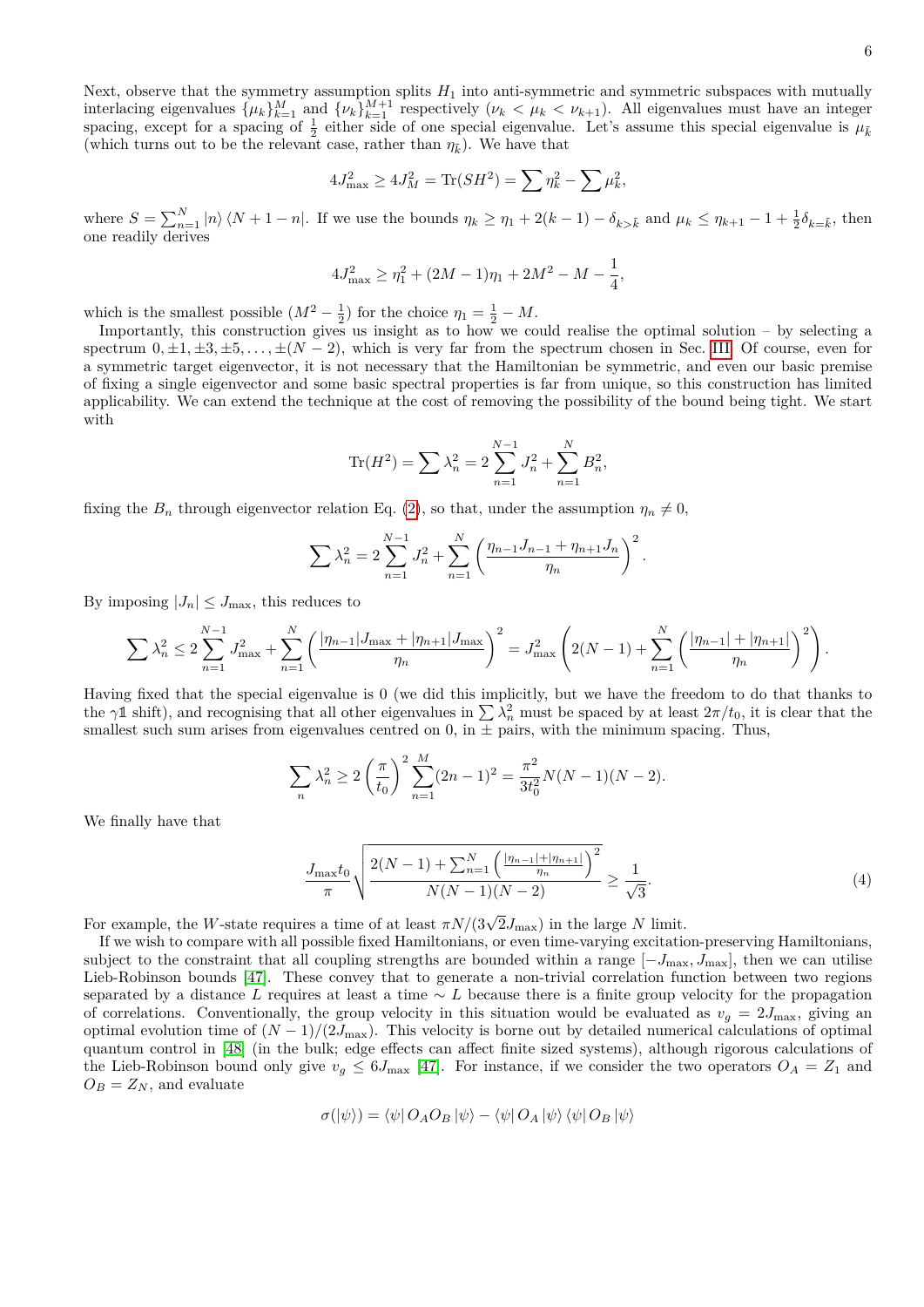then at the start of the evolution we have  $\sigma(|n\rangle) = 0$ , while the final state has  $\sigma(|\alpha\rangle) = -4\alpha_1^2 \alpha_N^2$ . Provided  $\alpha_1 \alpha_N$  is not exponentially small,  $t_0 \ge (N-1)/v_g$ , so the scaling relation is certainly optimal. Note that this Lieb-Robinson time (which we shall take to be  $J_{\text{max}}t_0 \geq (N-1)/2$  later in the paper) is independent of the target state. In fact, this serves to illustrate the crude level of the bound in Eq.  $(4)$  – it is easy to pick target states so that the bound it gives is less strict that the Lieb-Robinson bound. For example, up to normalisation,

$$
|\psi_{\rm T}\rangle = \sum_{n=1}^{N} \alpha^{(n-(N+1)/2)^2} |n\rangle
$$

with  $N = 21$  has a worse bound if  $\alpha < 0.9157$ .

#### <span id="page-6-0"></span>**V. ANALYTIC SOLUTIONS**

We saw in the previous section that our original technique gives a state synthesis time that is far worse than we might hope, scaling as  $O(N^2)$  instead of  $O(N)$ . One might hope that the same technique would continue to work when using an initial coupling distribution of  $J_n = \sqrt{n(N-n)}/N$  [\[29\]](#page-12-27) instead of  $J_n = 1$ , which would give an eigenvalue spacing of 1/N. This can be made to work. For example, starting from  $J_n = (-1)^n \sqrt{n(N-n)}/N$  and  $B_n = -J_{n-1} - J_n$ , the eigenvalue gap appears, numerically, to be  $O(1/N)$ , and so a transfer time  $O(N)$  is possible. However, there is necessarily a multiplicative constant overhead to such a scheme (having to choose  $\varepsilon$  well within the size of the existing energy gap), meaning that state synthesis is, perhaps, an order of magnitude slower that it could theoretically be. In the case of  $N = 7$ , for instance, we found a system that produced an output state  $|\psi\rangle$ with  $\langle W|\psi\rangle = 1 - 2 \times 10^{-6}$ , but  $J_{\text{max}}t_0 = 893$ , far worse than the  $J_{\text{max}}t_0 \ge 4.51$  suggested by Eq. [\(4\)](#page-5-0). We therefore pursue a different technique, starting by producing analytic solutions that have a particular target spectrum and fixed 0-eigenvector, and using these as the input to a perturbative technique to produce useful solutions.

In [\[49\]](#page-12-28), a set of matrices which we call the Hahn matrices, were introduced. These are  $M \times M$  symmetric tridiagonal matrices with diagonal elements

$$
h_n = (M - 1) \left( \frac{M+1}{2} + \alpha \right) - 2 \left( n - \frac{M+1}{2} \right)^2
$$

and off-diagonal elements

$$
K_n = \sqrt{n(n+\alpha)(M-n)(M+\alpha-n)}.
$$

The Hahn matrices have a spectrum  $k(k+2\alpha+1)$  for  $k=0,\ldots,M-1$  [\[49\]](#page-12-28) and  $\alpha\geq 0$  [\[59\]](#page-12-29). While this spectrum is not the one we desire, the Hahn matrices motivate our new construction of an  $N \times N$  symmetric tridiagonal matrix  $(N = 2M + 1)$  with 0 on the main diagonal and off-diagonal couplings that satisfy

$$
J_{2n-1}^2 + J_{2n}^2 = h_n + \left(\frac{2\alpha + 1}{2}\right)^2 \qquad J_{2n}J_{2n+1} = K_n,
$$

which has a spectrum 0 and  $\pm \left\{ \left(k + \frac{2\alpha - 1}{2}\right)\right\}_{k=1}^{M}$ . In particular, integer values of  $\alpha$  yield a spectrum that is compatible with our spectral condition and give  $t_0 = 2\pi$ . Furthermore, imposing that our new matrix is symmetric requires that  $J_M = J_{M+1}$ . Hence,

$$
J_M = \left\{ \begin{array}{cc} \sqrt{\frac{h_{(M+1)/2} + (\alpha + \frac{1}{2})^2}{2}} & M \text{ odd} \\ \sqrt{K_{M/2}} & M \text{ even.} \end{array} \right.
$$

which is sufficient to define all the coefficients.

In the case of  $\alpha = 0$ , the spectrum is the one that was used to give the minimum state synthesis time,  $J_{\text{max}}t_0$  $\frac{\pi}{2}\sqrt{M^2-\frac{1}{2}}.$ 

For example, with  $M = 3$  and  $\alpha = 1$ , we start with the Hahn matrix

$$
\left(\begin{array}{ccc} 4 & 2\sqrt{3} & 0 \\ 2\sqrt{3} & 6 & 2\sqrt{3} \\ 0 & 2\sqrt{3} & 4 \end{array}\right)
$$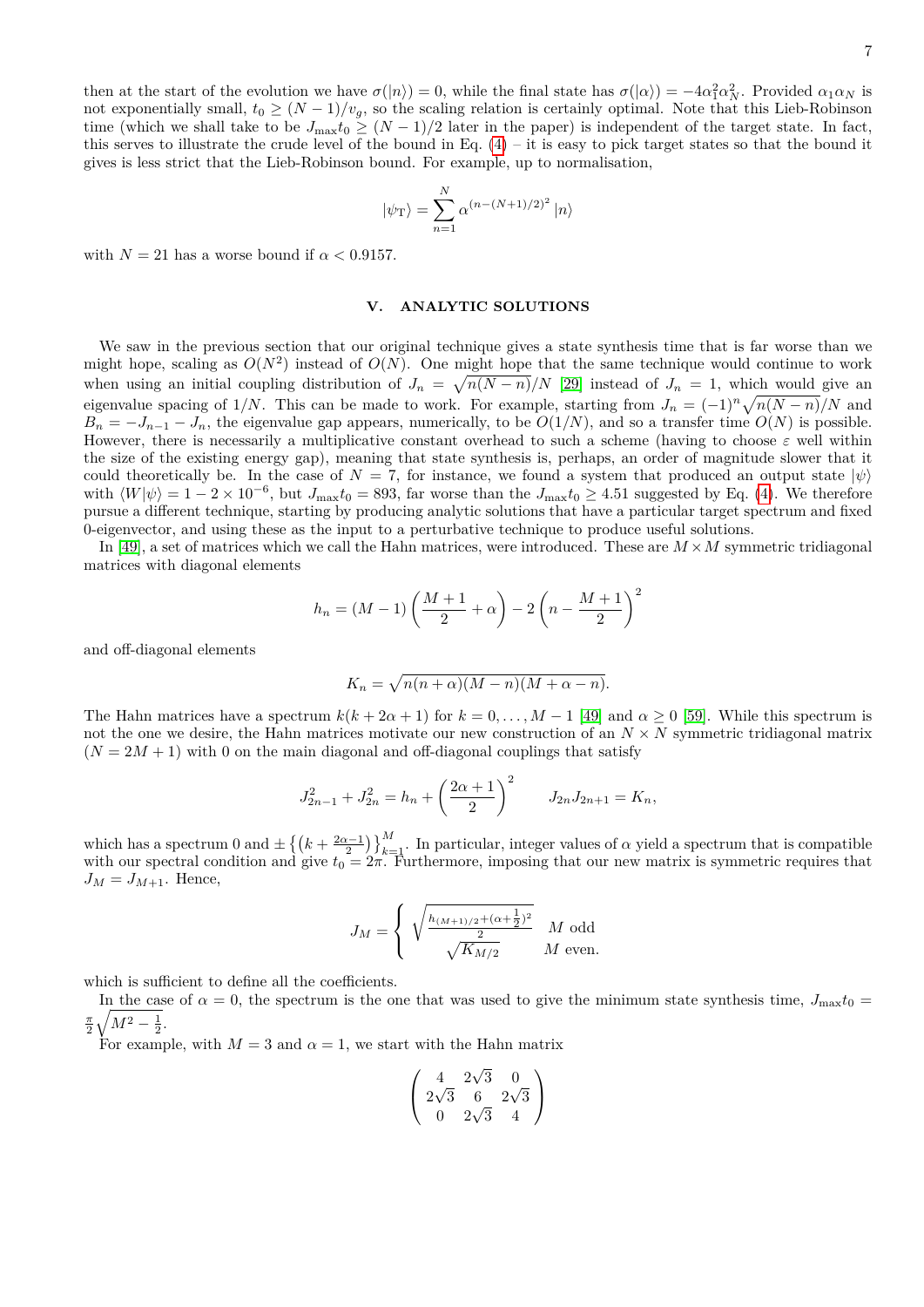and subsequently create the size 7 Hamiltonian (in the first excitation subspace)

$$
H_1=\begin{pmatrix}0&\frac{7\sqrt{\frac{3}{11}}}{2}\\ \frac{7\sqrt{\frac{3}{11}}}{2}&0&-4\sqrt{\frac{2}{11}}\\&-4\sqrt{\frac{2}{11}}&0&\frac{\sqrt{\frac{33}{2}}}{2}\\&\frac{\sqrt{\frac{33}{2}}}{2}&0&-\frac{\sqrt{\frac{33}{2}}}{2}\\& &-\frac{\sqrt{\frac{33}{2}}}{2}&0&4\sqrt{\frac{2}{11}}\\&&&4\sqrt{\frac{2}{11}}&0&-\frac{7\sqrt{\frac{3}{11}}}{2}\\& & &-\frac{7\sqrt{\frac{3}{11}}}{2}&0\end{pmatrix}.
$$

This has a 0-eigenvector, up to normalisation, of approximately

$$
|1\rangle + |7\rangle + 1.072(|3\rangle + |5\rangle).
$$

To see that its spectrum is  $0, \pm \frac{1}{2}, \pm \frac{3}{2}, \pm \frac{5}{2}$ , we first observe that for any eigenvector  $\sum_{n=1}^{7} \lambda_n |n\rangle$  of eigenvalue  $\lambda$ , there is an eigenvector  $\sum_{n=1}^{7} \lambda_n (-1)^{n+1} |n\rangle$  with eigenvalue  $-\lambda$ , so all eigenvalues occur in  $\pm \lambda$  pairs, except for 0, which must be there given the odd size of the system. Now we evaluate  $H_1^2 - \frac{9}{4}\mathbb{1}$ ,

$$
\left(\begin{array}{ccccc}\n\frac{12}{11} & 0 & \frac{14\sqrt{6}}{11} & & & & \\
0 & 4 & 0 & 2\sqrt{3} & & & & \\
\frac{14\sqrt{6}}{11} & 0 & \frac{421}{88} & 0 & \frac{33}{8} & & & \\
2\sqrt{3} & 0 & 6 & 0 & 2\sqrt{3} & & \\
& & \frac{33}{8} & 0 & \frac{421}{88} & 0 & \frac{14\sqrt{6}}{11} & \\
& & & & \frac{14\sqrt{6}}{11} & 0 & \frac{12}{11}\n\end{array}\right),
$$

and recognise that it splits into two subspaces corresponding to the even and odd matrix elements:

$$
\left(\begin{array}{cc} \frac{12}{11} & \frac{14\sqrt{6}}{11} \\ \frac{14\sqrt{6}}{11} & \frac{421}{88} & \frac{33}{8} \\ & \frac{33}{8} & \frac{421}{88} \\ & & \frac{14\sqrt{6}}{11} \\ & & & \frac{14\sqrt{6}}{11} \\ \end{array}\right)\oplus \left(\begin{array}{cc} 4 & 2\sqrt{3} \\ 2\sqrt{3} & 6 & 2\sqrt{3} \\ & 2\sqrt{3} & 4 \\ \end{array}\right).
$$

The second of these is our original Hahn matrix. Hence, some of the eigenvalues *λ* are the related to those of the Hahn matrix by  $\lambda^2 - \frac{9}{4}$ , and we know those values to be 0, 4, 10. Overall, this imposes that the spectrum must be  $0, \pm \frac{1}{2}, \pm \frac{3}{2}, \pm \frac{5}{2}$  (and this proof strategy is the same for any size of matrix).

## <span id="page-7-0"></span>**VI. PERTURBATIVE MANIPULATIONS**

If we want a different vector  $|\eta\rangle$  to be the 0-eigenvector, we must start from our analytic solution and try to iterate towards an improved solution. It is interesting to observe that for  $\alpha = 1$ , the 0 eigenvector of the previous construction is very close to  $|W_{\text{odd}}\rangle$  – numerically we have created matrices of (odd) size up to 10003, and  $\langle W_{\text{odd}}|\eta\rangle$  is always at least 0.999 [\[60\]](#page-12-30). Equally this means that the overlap with the *W* state is approximately  $1/\sqrt{2}$ . Consequently, it can serve as a crude starting point for numerical schemes – by judiciously changing the signs of the coupling strengths we can guarantee an overlap with any target state of approximately  $(\sum_{n} |\alpha_{2n-1}|)$ √ 2*/* √  $N+1$  which is never too small.

We start with a Hamiltonian  $H_1^{(0)}$  which has magnetic fields  $B_n^{(0)}$  and couplings  $J_n^{(0)}$ , which can be used to calculate the characteristic polynomial  $p(x)$  of  $H_1^{(0)}$ . We aim to find the first order correction to the fields and couplings that steps us towards having the desired spectrum  $\{\lambda_n\}$  (for all eigenvalues except 0) and desired 0-vector  $|\eta\rangle$ . Let us write  $|G^{(0)}\rangle = (B_1^{(0)}, J_1^{(0)}, B_2^{(0)}, \dots B_N^{(0)})^T$ . Then if

$$
M = \left(\begin{array}{ccc} \langle \eta | 1 \rangle & \langle \eta | 2 \rangle & \langle \eta | 2 \rangle & \langle \eta | 3 \rangle \\ & \langle \eta | 1 \rangle & \langle \eta | 2 \rangle & \langle \eta | 3 \rangle & \langle \eta | 4 \rangle \\ & & \ddots & \ddots \end{array}\right),
$$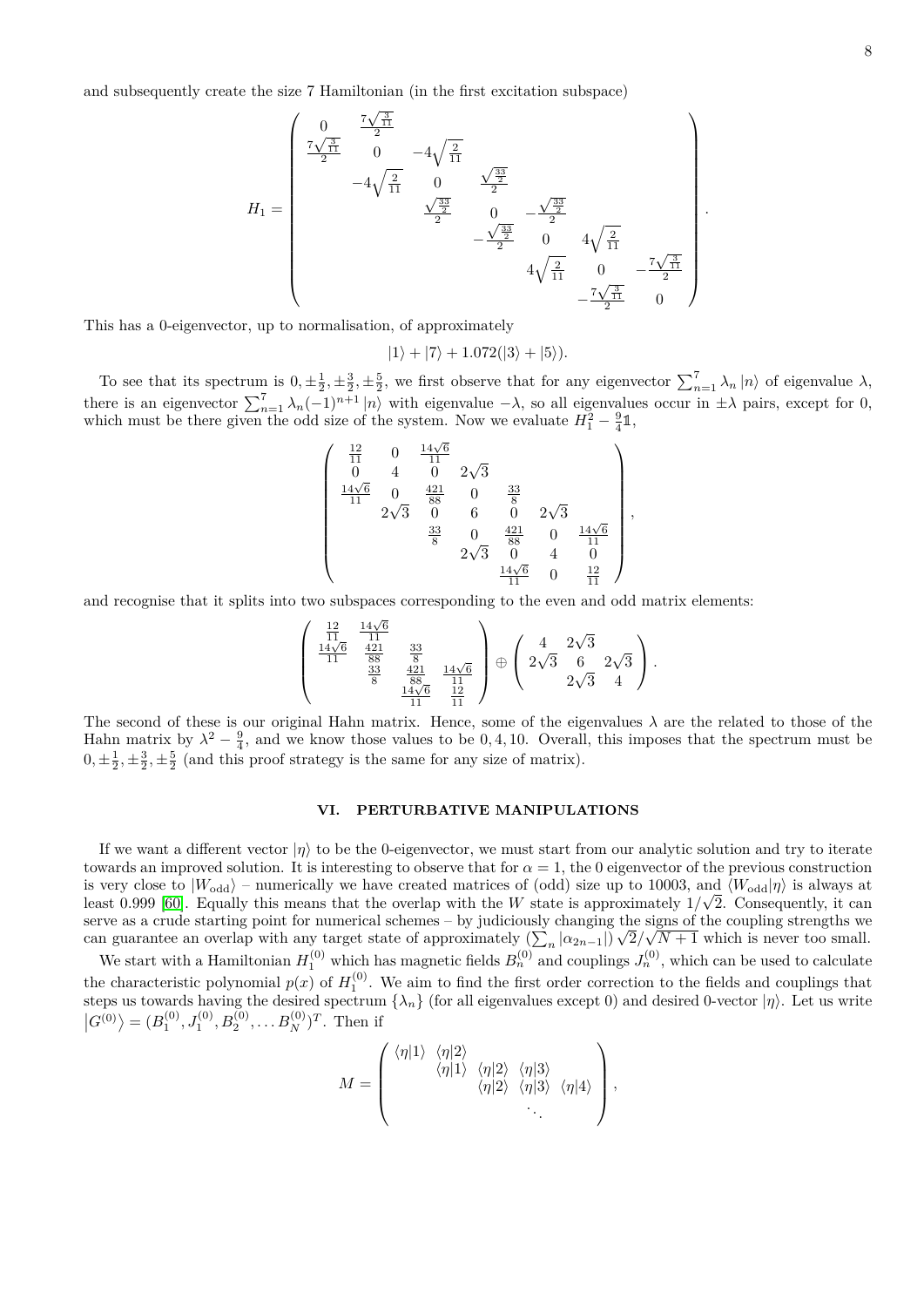

<span id="page-8-0"></span>FIG. 1: Time evolution of probability of excitation being at each site in a 21 qubit chain, approximating the evolution of  $|1\rangle$ evolving to the *W*-state.

the conditions for  $|\eta\rangle$  to be the 0-eigenvector of our new solution are represented as  $M |G^{(1)}\rangle = 0$ . Combined with the  $N-1$  conditions for getting the eigenvalues (except for the 0-value) correct,

$$
\Sigma p(x)|_{x=\lambda} = -p(\lambda),
$$

this specifies a linear problem to be solved for the next step,  $|\delta G\rangle = |G^{(1)}\rangle - |G^{(0)}\rangle$ . Moreover, the entries of the vector  $\nabla p(x)$  are easily evaluated:

$$
\frac{dp}{dB_n} = \det[H^{(0)} - x\mathbb{1}]_n \qquad \frac{dp}{dJ_n} = -2J_n \det[H^{(0)} - x\mathbb{1}]_{n,n+1}
$$

where  $[R]_n$  denotes a matrix R with its  $n^{th}$  row and column removed.

This technique works in theory, although in practice the matrices involved are poorly conditioned, meaning that the radius of convergence is too small and anything other than modest system sizes gets trapped too readily in local maxima. Nevertheless, there is significant scope for improvement by, for example, applying appropriate preconditioning, and using higher order techniques such as Runge-Kutta, should it prove desirable to go to system sizes larger than *N* ∼ 100. However, we have not explored these options since, as we will argue in Sec. [VII,](#page-9-0) there are practical reasons why it is unlikely to be necessary.

Instead, we have found that sub-optimal techniques, while not providing monotonic convergence, often happen to yield higher quality solutions by not getting trapped in local maxima (or reach a sufficiently accurate point that the above calculation does converge). In particular, the supporting calculations provided via a Mathematica workbook, [\[61\]](#page-12-31), adopt the technique of

- Start with a Hamiltonian  $H_1$  (couplings  $J_n$  and fields  $B_n$ ).
- Change the signs of the couplings to

$$
sign(J_n) := -sign\left(\frac{\eta_{n-1}J_{n-1}}{\eta_{n+1}}\right).
$$

This does not change the spectrum of the Hamiltonian, but given the sign changes in the couplings determine the ordering of the eigenvalues, it may be that the 0-eigenvector is changed.

• Define a perturbation

$$
V = -\sum_{n=1}^{N} \frac{\eta_{n-1} J_{n-1} + \eta_{n+1} J_n}{\eta_n} |n\rangle \langle n|,
$$

and corresponding perturbed Hamiltonian  $H_p = H_1 + \delta V$ , with  $\delta = \min(1, \varepsilon / ||V||)$  for some  $\varepsilon \ll 1$ . Note that the sign choice of the  $\{J_n\}$  minimised the norm of *V*, making it as close to being a perturbation as possible.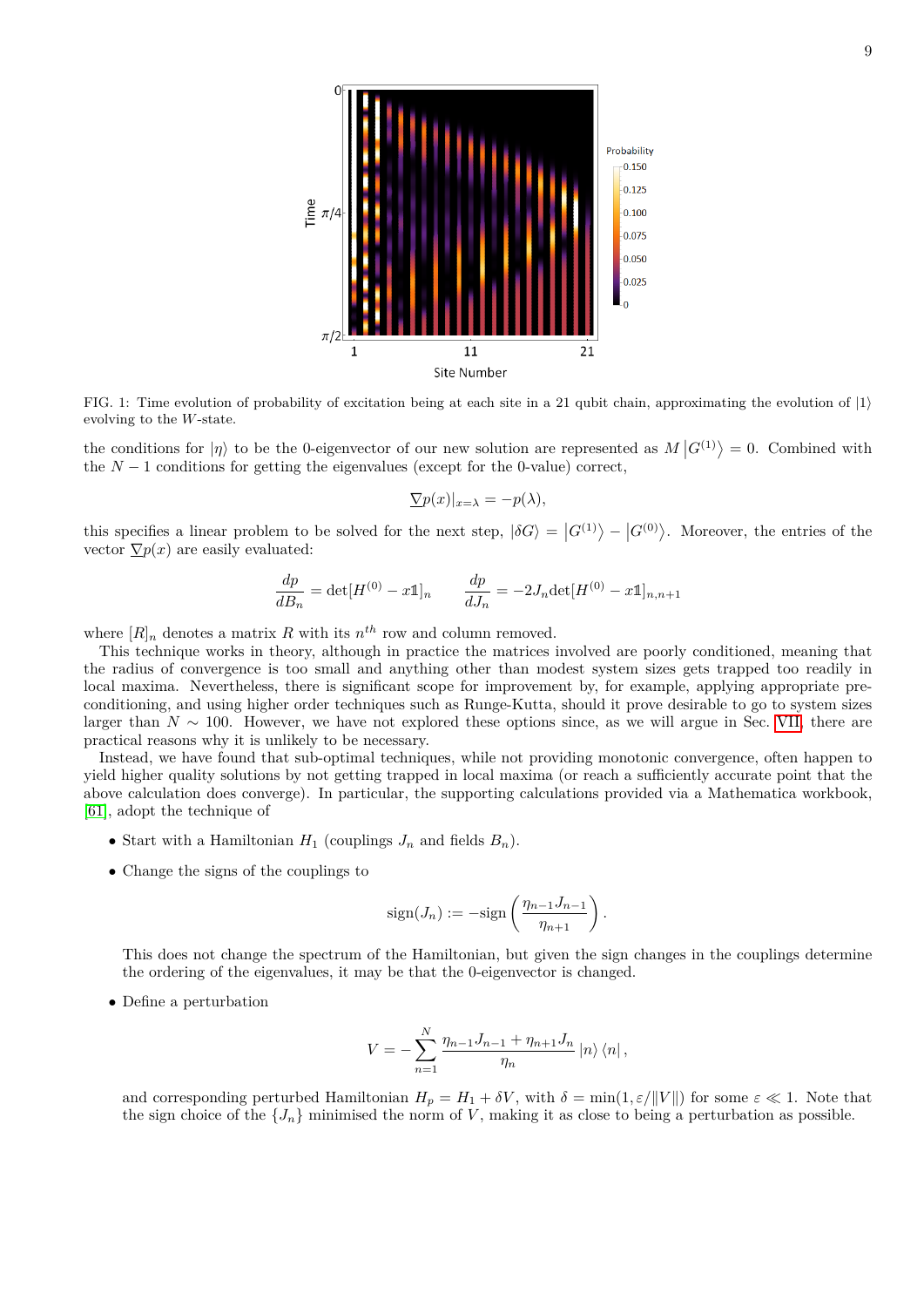- Calculate the eigenvectors  $|\tilde{\lambda}_n\rangle$  of  $H_p$ .
- Calculate a new Hamiltonian with the desired spectrum starting from the eigenvector overlaps  $\{\langle 1|\tilde{\lambda}_n\rangle\}$  by using the (inverse) Lanczos algorithm.

The overall step is isospectral by construction, and should provide a small  $(O(\varepsilon))$  improvement in the accuracy of the target eigenvector. Thus, repetition is anticipated to drive us towards a good solution, should one exist, modulo some possible disturbance introduced by the reordering of the eigenvectors due to the sign changes of the coupling strengths.

For example, Fig. [1](#page-8-0) depicts the evolution of a 21 qubit system which performs the evolution  $|1\rangle \rightarrow |\psi\rangle$  where  $\langle W|\psi\rangle \approx 1-2 \times 10^{-15}$ . It is clear, however, that our calculations can still be significantly improved – the results for 99 spins, as used in Fig. [2,](#page-10-0) demonstrate that random perturbations can easily find improvements in the Hamiltonian over and above those which we realised with the above formulation.

With regards to the optimal speed, the 21-qubit example of Fig. [1](#page-8-0) gives that  $J_{\text{max}}t_0 = 33.1$ . Eq. [\(4\)](#page-5-0) specifies that  $J_{\text{max}}t_0 \geq 14.9$ ; there appears to be some margin for improvement within the bounds of the technique presented in this paper, but some proportion of this must be attributed to the crude nature of the bound – to saturate it would require every coupling strength to be equal, which cannot happen. Equally, the bound for the symmetric case is  $J_{\text{max}}t_0 \geq 33.0$ ; this does not apply because the output is not symmetric but as a tight constraint on those systems perhaps gives a more realistic indication of the value. Moreover, comparing to the Lieb-Robinson bound for any Hamiltonian, including time-dependent ones, the optimal relation (ignoring any edge effects) would be  $J_{\text{max}}t_0 \geq 10$ , surprisingly close!

## <span id="page-9-0"></span>**VII. SUSCEPTIBILITY TO ERRORS**

Any real-world implementation of these ideas will naturally experience some variance from the ideal, either in the form of imperfections in the manufacturing process, and manifesting as a perturbation to the Hamiltonian, or in the form of noise. Studying these effects is a broad topic, but we provide some preliminary indications about the effects of these error sources.

For imperfections in the manufacturing process, we note that one of the advantages of the fixed Hamiltonian scheme is that we can analyse the performance of a manufactured device in advance of using it, and potentially even make slight adjustments (such as the evolution time) to partially compensate for errors. Indeed, we could manufacture multiple copies of the device and use the best one. Nevertheless, errors will still creep in. We have chosen to numerically study the effect on the final state of randomly altering each coupling strength and magnetic field by up to a fixed percentage. This percentage shift, as opposed to an absolute shift, arises more naturally in some scenarios such as evanescently-coupled waveguides [\[21\]](#page-12-1), where the coupling of two waveguides separated by a distance *x* has the form  $J_0e^{-\mu x}$ , so an absolute error in position  $\delta x$  corresponds to a multiplicative error  $e^{-\mu \delta x}$ . The effects are demonstrated in Fig. [2](#page-10-0) for varying levels of inaccuracy for a chain of 99 spins attempting to create a *W*-state, constructed according to Sec. [VI.](#page-7-0) The effects are remarkably modest.

On the other hand, noise is always going to be a greater problem that limits the practical useful size of a spin chain (just as will be the case for state transfer, although error correction techniques are slowly being understood in that context [\[50\]](#page-12-32)). Consider dephasing noise as an example: the appearance of a single *Z* error randomly in the system is not too detrimental to the final state. To see this, consider decomposing the error in terms of the Majorana fermions

$$
c_n = Z_1 Z_2 \dots Z_{n-1} X_n \qquad c_{n+N} = Z_1 Z_2 \dots Z_{n-1} Y_n.
$$

The purpose in doing this is that under the action of our Hamiltonian (represented in the single excitation subspace by  $H_1$ ), these fermions evolve independently according to

$$
c_n(t) = \sum_{m=1}^{2N} \langle m | e^{-Y \otimes H_1} | n \rangle c_m.
$$

For an error  $Z_n$  at time *t*, we can consider the fidelity as a figure of merit:

$$
F = |\langle \psi_{\text{T}}| e^{-iH(t_0 - t)} Z_n e^{-iHt} |1\rangle|
$$
  
=  $|\langle 1| e^{iHt_0} e^{-iH(t_0 - t)} Z_n e^{-iHt} |1\rangle|$   
=  $|\langle 1| c_n(-t) c_{N+n}(-t) |1\rangle|$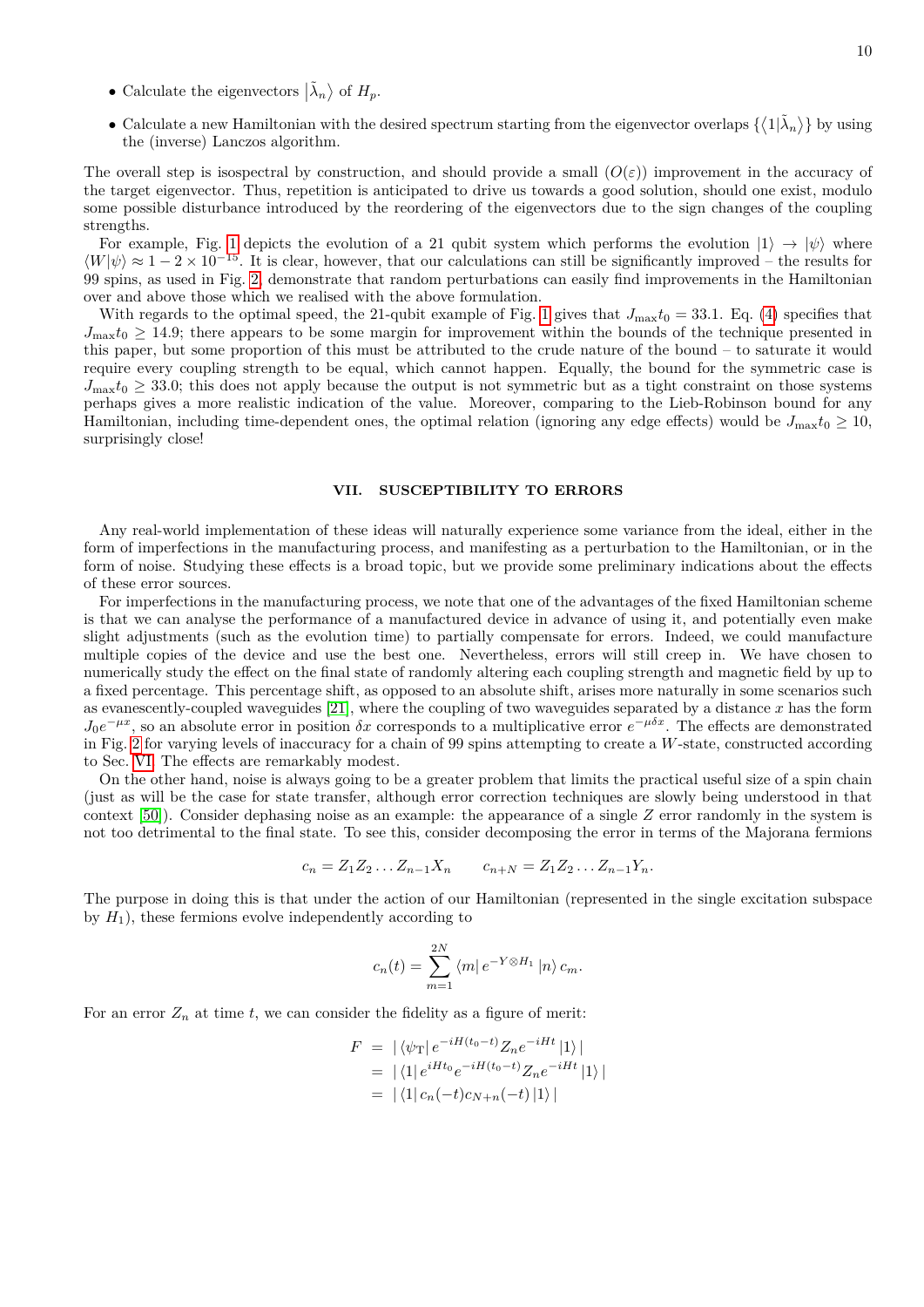

<span id="page-10-0"></span>FIG. 2: Overlap of output with target *W* state in a chain of 99 spins, comparing average over 400 instances with the best sample, where each magnetic field and coupling strength is altered by multiplication of an amount chosen uniformly at random from the range  $1 \pm x$ .

The majority of the terms in this sum don't have any effect – typically, the fidelity is only reduced by an amount  $1/N$  for each error. Hence,  $O(N)$  errors can be tolerated during the evolution, while only reducing the fidelity by a finite amount. For a given chain length, there will certainly be a threshold per-qubit error rate below which the resulting output state is of sufficiently high fidelity. However, the fastest evolution requires a time  $O(N)$ , and there are  $N$  qubits involved meaning that a constant per-qubit error rate introduces  $O(N^2)$  errors during the evolution. As system sizes scale, it will become impossible to find a practical working window for the noise rate, just as it does for state transfer [\[50\]](#page-12-32). This is one motivating factor behind concentrating on only modest sized systems in Sec. [VI.](#page-7-0)

## **VIII. CONCLUSIONS**

We have shown that a spin chain can be engineered to deterministically create almost any single excitation state of real amplitudes from its time evolution, vastly extending their utility. Numerically, our outputs give Hamiltonians that yield close to the target state in a time that is within a modest (i.e.  $O(1)$ ) multiplicative factor of being optimal, and are remarkably robust to manufacturing imperfections. While we require manipulation of both magnetic fields and coupling strengths, all the magnetic fields can be set to 0 simply by replacing the chain by one of length  $2N + 1$ , and instead trying to produce the state  $\sum_{n} \alpha_n |2n-1\rangle$  using a target spectrum whose non-zero eigenvalues occur in  $\pm\lambda$  pairs. For example, to generate a 7-qubit *W*-state, it could be easier to produce a 15-qubit  $|W_{odd}\rangle$  state and only manipulate the coupling strengths. The cost is an approximate doubling of the state synthesis time. As described in Sec. IB, all our results can readily be applied to local free-fermion models such as the transverse Ising model, or any one-dimensional excitation preserving nearest-neighbour Hamiltonian such as the Heisenberg model.

The assumption that the target state has real coefficients  $\alpha_n$  was central to our derivation. We do not consider this a serious limitation as the entanglement resource produced by the spin chain is not affected by the ability to manipulate the complex phases – these are a local property of the state. Viewed from an alternative perspective, one can suggest that if a party requests an *N* qubit state, that implies an ability to do something with those *N* qubits. One wouldn't request it in order to let it just decohere, unobserved. It might not be a universal computational ability, and the state is required to elevate those abilities to greater computational power, as in the Local Operations and Classical Communication paradigm, or measurement-based quantum computation. This might be as simple as the ability to measure the qubits, wherein the implementation of local phases can be incorporated into the choice of measurement basis. If the aim is more than just measurement, the user probably has the ability to implement the local phases themselves. Either way, it doesn't matter that we only produce a state with real amplitudes. Nevertheless, one method to realise complex amplitudes  $\alpha_n$  is by extending the Hamiltonian model and applying techniques described in [\[51\]](#page-12-33). If the couplings  $J_n$  produce the target state with amplitudes  $|\alpha_n|$ , then replacing each term in the Hamiltonian using

$$
J_n(X_nX_{n+1} + Y_nY_{n+1}) \mapsto J_n \frac{\text{Re}(\alpha_{n+1})}{|\alpha_{n+1}|} (X_nX_{n+1} + Y_nY_{n+1}) + J_n \frac{\text{Im}(\alpha_{n+1})}{|\alpha_{n+1}|} (X_nY_{n+1} - Y_nX_{n+1})
$$

would be sufficient, as this is equivalent to applying a unitary rotation with diagonal elements  $e^{iArg(\alpha_n)}$  on the first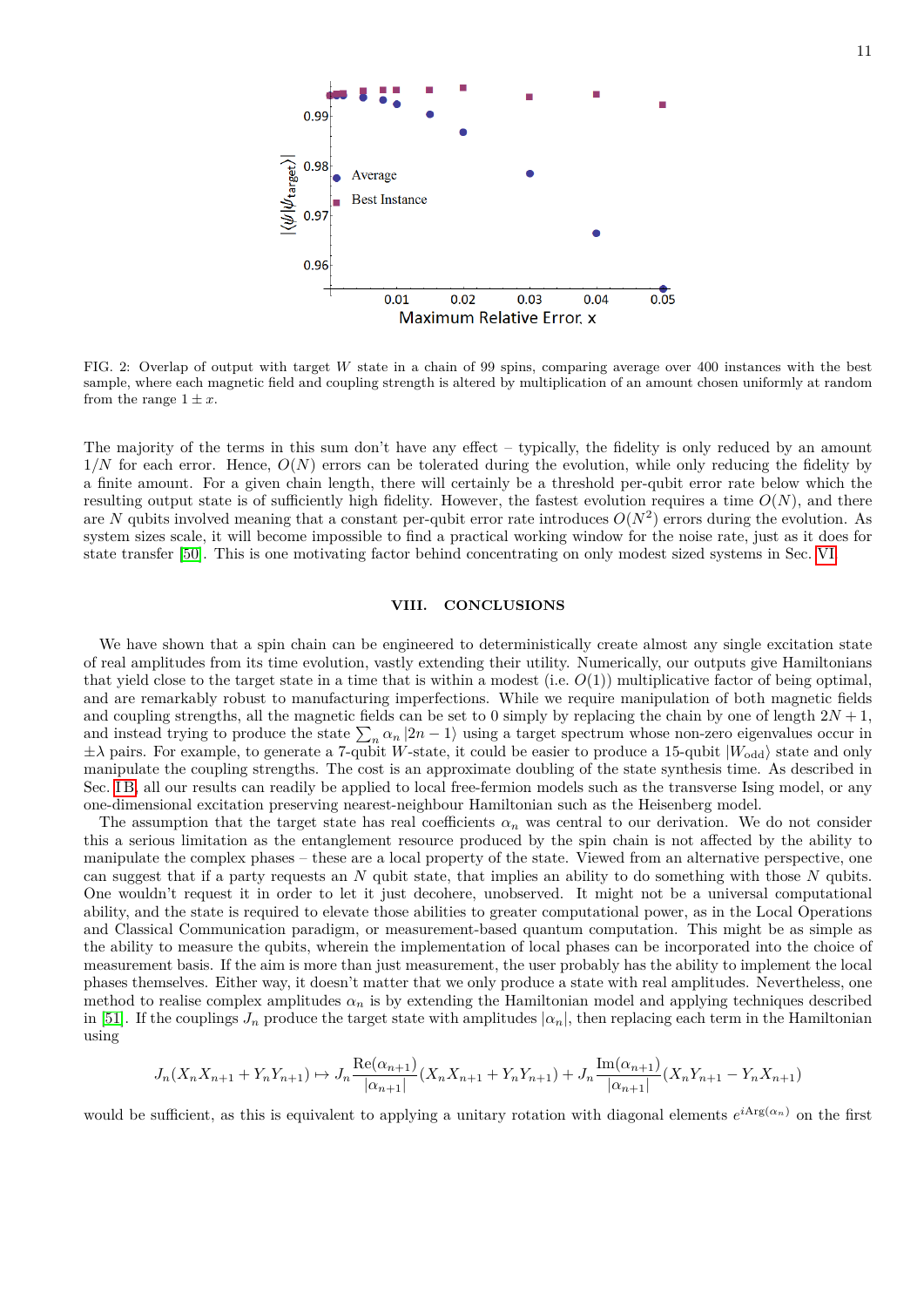excitation subspace of the Hamiltonian.

Any target state with no consecutive zero amplitudes can be realised. To get consecutive zeros, one could examine the technique that [\[42\]](#page-12-19) specifies for fixing two eigenvectors of a matrix. While this gives no control over the spectrum, the procedure of Sec. [III](#page-3-0) can be applied to get a high accuracy solution, and hence conveys that solutions exist. However, this can give no more than two consecutive zeros [\[62\]](#page-12-34). The challenge is to design systems that produce states with many 0 amplitudes, which is likely to require inordinate control over most of the eigenvectors. This is addressed in [\[52\]](#page-12-35). The additional advantage of such tuning is that it should be possible to select a much tighter spectrum, with eigenvalue gaps that are  $\pi/t_0$ , as compared to the majority being  $2\pi/t_0$ , as in this work. We anticipate that this would approximately halve the value of  $J_{\text{max}}t_0$ , substantially closing the gap to the Lieb-Robinson speed limit.

While one might argue that, conceptually, our results are not new – the possibility of universal quantum computation on a spin chain [\[12,](#page-11-10) [13\]](#page-11-11) implies that any state can be made – there is a world of difference. Perhaps most damning is that results such as [\[12\]](#page-11-10) do not give deterministic operation. Instead, there is a very small success probability, vanishing as some power of *N*, and one has to repeat until success. In that sense, those schemes are not free from user interaction. This is in complete contrast to our scheme wherein the state is guaranteed to be produced with high accuracy at a particular time, and we have shown that our scheme if within a modest overhead of being the fastest that it could be. Furthermore, the universal Hamiltonian schemes require large local Hilbert spaces with unrealistic Hamiltonians, while here our scheme is designed with 'standard' models in mind which are abstractions of commonly arising interactions. System initialisation, while using a product state, is nevertheless complex in order to program the necessary commands, the output is in a subspace, and possibly encoded (and production of an encoded version of the target state is entirely different to producing the state itself). Meanwhile, our results create the state itself, and system initialisation is as simple as 'cooling' to the  $|0\rangle^{\otimes N}$  state, and setting a single spin to  $|1\rangle$ . The consequence is a realistic proposition, with good, experimental prospects, particularly using evanescently-coupled waveguides. The basic technology has already been shown to work for perfect state transfer in [\[21\]](#page-12-1), and the present setting is even more appropriate; for the tasks considered here, the only input of interest is a single excitation, not a superposition of states, so one does not require the additional lengths of more recent experiments [\[23,](#page-12-2) [53\]](#page-12-36). However, the efficacy of such a scheme would have to be compared to other methods such as [\[22,](#page-12-37) [54\]](#page-12-38).

Of course, the assumptions made here are not appropriate to all experimental scenarios, but should act as a bound. Relaxing those assumptions and reintroducing some relatively simple-to-implement experiment-dependent controls can only improve the situation, and we now know that such solutions are possible. This might be considered akin to the vast explosion of state transfer schemes (see [\[33\]](#page-12-8) and references therein), tuned to a variety of different physical implementations and physical effects, after it was demonstrated that perfect transfer as a concept was possible [\[29\]](#page-12-27).

*Acknowledgements:* We would like to thank L. Banchi and G. Coutinho for introductory conversations. This work was supported by EPSRC grant EP/N035097/1.

- <span id="page-11-0"></span>[1] M. Fowler, Physica D: Nonlinear Phenomena **86**, 189 (1995), ISSN 0167-2789.
- <span id="page-11-1"></span>[2] T. Vuletić, B. Korin-Hamzić, T. Ivek, S. Tomić, B. Gorshunov, M. Dressel, and J. Akimitsu, Physics Reports 428, 169 (2006), ISSN 0370-1573.
- <span id="page-11-2"></span>[3] P. W. Anderson, Physical Review **109**, 1492 (1958).
- <span id="page-11-3"></span>[4] A. Gubin and L. F. Santos, American Journal of Physics **80**, 246 (2012), ISSN 0002-9505.
- <span id="page-11-4"></span>[5] K. Duivenvoorden and T. Quella, Physical Review B **87**, 125145 (2013).
- [6] S. M. Girvin and D. P. Arovas, Physica Scripta **1989**, 156 (1989), ISSN 1402-4896.
- <span id="page-11-5"></span>[7] M. Greiter, V. Schnells, and R. Thomale, Annals of Physics **351**, 1026 (2014), ISSN 0003-4916.
- <span id="page-11-6"></span>[8] P. Pfeuty, Annals of Physics **57**, 79 (1970), ISSN 0003-4916.
- <span id="page-11-7"></span>[9] A. C. M. Carollo and J. K. Pachos, Physical Review Letters **95**, 157203 (2005).
- <span id="page-11-8"></span>[10] I. Affleck, T. Kennedy, E. H. Lieb, and H. Tasaki, Physical Review Letters **59**, 799 (1987).
- <span id="page-11-9"></span>[11] F. Verstraete, J. I. Cirac, and V. Murg, Advances in Physics **57**, 143 (2008), ISSN 0001-8732, 1460-6976, arXiv: 0907.2796.
- <span id="page-11-10"></span>[12] K. G. H. Vollbrecht and J. I. Cirac, Physical Review Letters **100**, 010501 (2008), ISSN 0031-9007, 1079-7114, arXiv: 0704.3432.
- <span id="page-11-11"></span>[13] A. Kay, Phys. Rev. A **79**, 042330 (2009).
- <span id="page-11-12"></span>[14] L. Onsager, Physical Review **65**, 117 (1944).
- <span id="page-11-13"></span>[15] S. Dalley, Physics Letters B **334**, 61 (1994), ISSN 0370-2693.
- <span id="page-11-14"></span>[16] M. Kruczenski, Physical Review Letters **93**, 161602 (2004).
- <span id="page-11-15"></span>[17] J. Majer, J. M. Chow, J. M. Gambetta, J. Koch, B. R. Johnson, J. A. Schreier, L. Frunzio, D. I. Schuster, A. A. Houck, A. Wallraff, et al., Nature **449**, 443 (2007), ISSN 0028-0836.
- <span id="page-11-16"></span>[18] J. H. Plantenberg, P. C. de Groot, C. J. P. M. Harmans, and J. E. Mooij, Nature **447**, 836 (2007), ISSN 0028-0836.
- <span id="page-11-17"></span>[19] J. K. Pachos and P. L. Knight, Physical Review Letters **91**, 107902 (2003).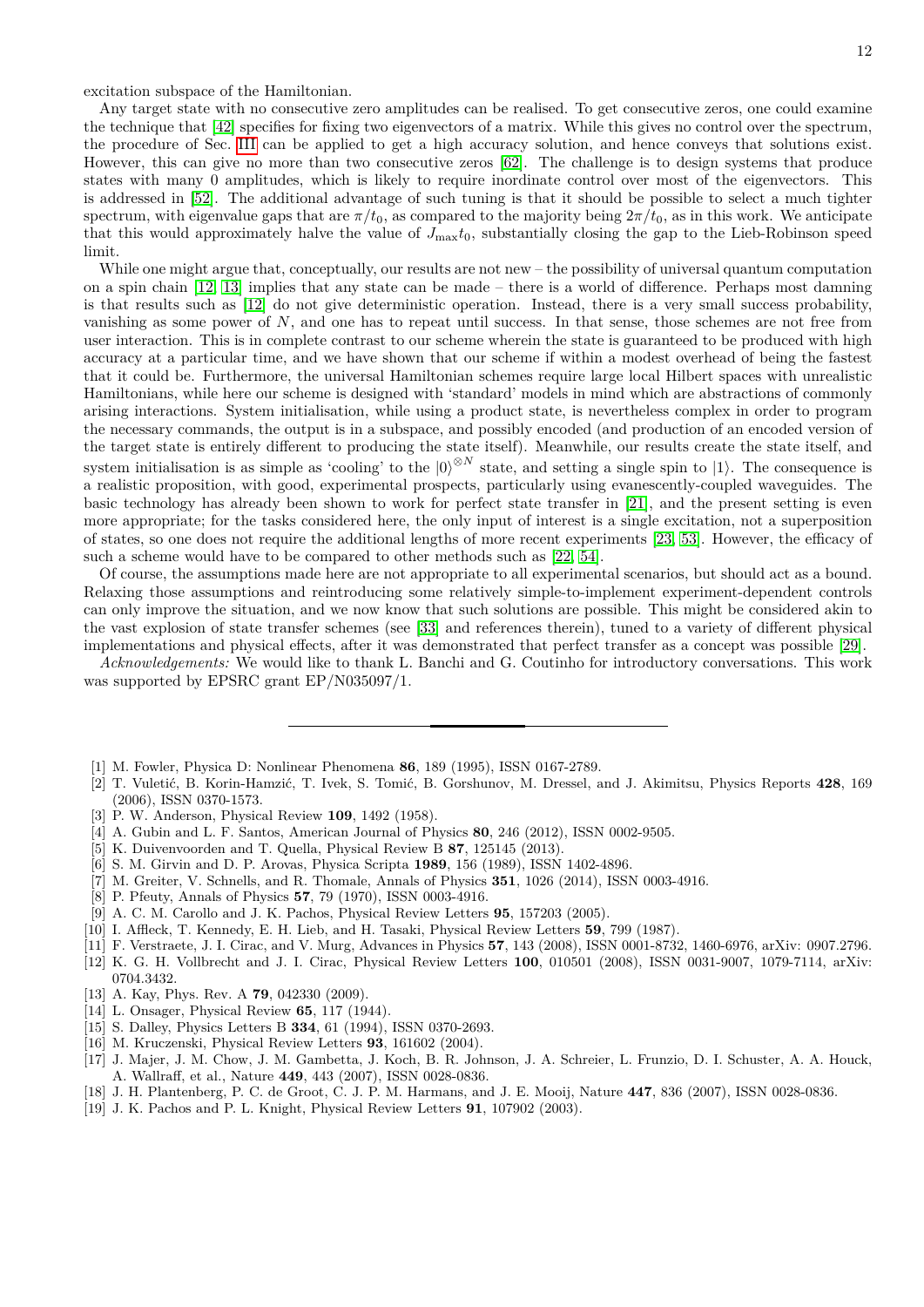- <span id="page-12-0"></span>[20] R. Islam, E. E. Edwards, K. Kim, S. Korenblit, C. Noh, H. Carmichael, G. Lin, L. Duan, C. Joseph Wang, J. K. Freericks, et al., Nature Communications **2**, 377 (2011).
- <span id="page-12-1"></span>[21] A. Perez-Leija, R. Keil, A. Kay, H. Moya-Cessa, S. Nolte, L. Kwek, B. M. Rodríguez-Lara, A. Szameit, and D. N. Christodoulides, Physical Review A **87**, 012309 (2013).
- <span id="page-12-37"></span>[22] M. Gräfe, R. Heilmann, A. Perez-Leija, R. Keil, F. Dreisow, M. Heinrich, H. Moya-Cessa, S. Nolte, D. N. Christodoulides, and A. Szameit, Nature Photonics **8**, 791 (2014), ISSN 1749-4885.
- <span id="page-12-2"></span>[23] R. J. Chapman, M. Santandrea, Z. Huang, G. Corrielli, A. Crespi, M. Yung, R. Osellame, and A. Peruzzo, Nature Communications **7**, 11339 (2016).
- <span id="page-12-3"></span>[24] A. Kay and P. J. Pemberton-Ross, Physical Review A **81**, 010301 (2010).
- <span id="page-12-4"></span>[25] J. F. Clauser, M. A. Horne, A. Shimony, and R. A. Holt, Physical Review Letters **23**, 880 (1969).
- <span id="page-12-5"></span>[26] S. Pironio, A. Acín, S. Massar, A. B. de la Giroday, D. N. Matsukevich, P. Maunz, S. Olmschenk, D. Hayes, L. Luo, T. A. Manning, et al., Nature **464**, 1021 (2010), ISSN 0028-0836.
- <span id="page-12-6"></span>[27] A. K. Ekert, Physical Review Letters **67**, 661 (1991).
- <span id="page-12-7"></span>[28] S. Bose, Physical Review Letters **91**, 207901 (2003).
- <span id="page-12-27"></span>[29] M. Christandl, N. Datta, A. Ekert, and A. J. Landahl, Physical Review Letters **92**, 187902 (2004).
- [30] D. Burgarth and S. Bose, New Journal of Physics **7**, 135 (2005), ISSN 1367-2630.
- [31] A. Kay, Physical Review A **73**, 032306 (2006).
- <span id="page-12-11"></span>[32] A. Kay, Int. J. Quantum Inform. **8**, 641 (2010).
- <span id="page-12-8"></span>[33] S. Bose, Contemp. Phys. **48**, 13 (2007), ISSN 0010-7514.
- <span id="page-12-9"></span>[34] M. Christandl, N. Datta, T. C. Dorlas, A. Ekert, A. Kay, and A. J. Landahl, Physical Review A **71**, 032312 (2005).
- <span id="page-12-10"></span>[35] S. R. Clark, C. M. Alves, and D. Jaksch, New Journal of Physics **7**, 124 (2005), ISSN 1367-2630.
- <span id="page-12-12"></span>[36] L. Dai, Y. P. Feng, and L. C. Kwek, Journal of Physics A: Mathematical and Theoretical **43**, 035302 (2010), ISSN 1751-8113.
- [37] L. Banchi, E. Compagno, and S. Bose, Phys. Rev. A **91**, 052323 (2015).
- <span id="page-12-13"></span>[38] V. X. Genest, L. Vinet, and A. Zhedanov, Annals of Physics **371**, 348 (2016).
- <span id="page-12-14"></span>[39] A. Kay, Physical Review Letters **98**, 010501 (2007).
- <span id="page-12-16"></span>[40] P. Jordan and E. Wigner, Zeitschrift für Physik 47, 631 (1928), ISSN 0044-3328.
- <span id="page-12-17"></span>[41] M. A. Nielsen, *Complete notes on fermions and the Jordan-Wigner transform* (2005).
- <span id="page-12-19"></span>[42] G. M. L. Gladwell, The Quarterly Journal of Mechanics and Applied Mathematics **39**, 297 (1986), ISSN 0033-5614, 1464-3855.
- <span id="page-12-21"></span>[43] H. Hochstadt, Archiv der Mathematik **18**, 201 (1967), ISSN 0003-889X, 1420-8938.
- <span id="page-12-22"></span>[44] P. Karbach and J. Stolze, Physical Review A **72**, 030301 (2005).
- <span id="page-12-23"></span>[45] G. M. L. Gladwell, ed., *Inverse Problems in Vibration*, vol. 119 of *Solid Mechanics and Its Applications* (Kluwer, Dordrecht, 2005), ISBN 978-1-4020-2670-6.
- <span id="page-12-24"></span>[46] M. Yung, Phys. Rev. A **74**, 030303 (2006).
- <span id="page-12-25"></span>[47] S. Bravyi, M. B. Hastings, and F. Verstraete, Physical Review Letters **97**, 050401 (2006).
- <span id="page-12-26"></span>[48] M. Murphy, S. Montangero, V. Giovannetti, and T. Calarco, Physical Review A **82**, 022318 (2010).
- <span id="page-12-28"></span>[49] C. Albanese, M. Christandl, N. Datta, and A. Ekert, Physical Review Letters **93**, 230502 (2004).
- <span id="page-12-32"></span>[50] A. Kay, arXiv:1609.01398 [quant-ph] (2016), arXiv: 1609.01398.
- <span id="page-12-33"></span>[51] A. Kay and M. Ericsson, New Journal of Physics **7**, 143 (2005), ISSN 1367-2630.
- <span id="page-12-35"></span>[52] A. Kay, Quant. Inform. Comput. **16**, 991 (2016).
- <span id="page-12-36"></span>[53] S. Weimann, A. Kay, R. Keil, S. Nolte, and A. Szameit, Optics Letters **39**, 123 (2014), ISSN 0146-9592, 1539-4794.
- <span id="page-12-38"></span>[54] A. Perez-Leija, J. C. Hernandez-Herrejon, H. Moya-Cessa, A. Szameit, and D. N. Christodoulides, Physical Review A **87**, 013842 (2013).
- <span id="page-12-39"></span>[55] J. Downing, A. C. and A. S. Householder, J. ACM **3**, 203–207 (1956), ISSN 0004-5411.
- <span id="page-12-15"></span>[56] Strictly, if we care about speed, we should actually start the excitation from the middle of the chain.
- <span id="page-12-18"></span>[57] Here, and throughout this paper, "almost all" is used in the mathematical sense that the set of target states for which it is not possible is of measure zero. For what the spin chain strictly produces, this is a statement about the size of the set of real vectors compared to the size of the set of real vectors with two or more consecutive zeros.
- <span id="page-12-20"></span>[58] [\[42\]](#page-12-19) specifies a further property on sign changes between  $\eta_{n-1}$  and  $\eta_{n+1}$  if  $\eta_n = 0$  because they imposed that all the  $J_n$ should be negative. We make no such imposition.
- <span id="page-12-29"></span>[59] In fact, [\[49\]](#page-12-28) restricted the values of *α* more strongly, but this was because other specific properties of the spectrum were required. [\[49\]](#page-12-28) also gives the eigenvectors of these matrices in terms of the Hahn polynomials.
- <span id="page-12-30"></span>[60] up to some signs which can be corrected by judiciously changing the signs of the couplings.
- <span id="page-12-31"></span>[61] A. Kay, Figshare (2016), DOI:10.6084/m9.figshare.4110174.v1
- <span id="page-12-34"></span>[62] For two eigenvectors  $|\eta^1\rangle$  and  $|\eta^2\rangle$  necessary conditions on there being a corresponding tridiagonal matrix include that  $s_n = t_n = 0$  or  $s_n t_n > 0$  for each  $n = 1, ..., N$ , where  $s_n = \sum_{m=1}^n \eta_m^1 \eta_m^2$  and  $t_n = \eta_n^1 \eta_{n+1}^2 - \eta_{n+1}^1 \eta_n^2$ . However, the condition of two consecutive zeros is  $\eta_n^1 + \eta_n^2 = 0$  and  $\eta_{n+1}^1 + \eta_{n+1}^2 = 0$ , which in turn means  $t_n = 0$ , requiring  $\eta_n^1 = \eta_n^2 = 0$ such that  $s_n = 0$ . This allows two zeros together, but to add a third consecutive zero would require two consecutive zeros in both eigenvectors.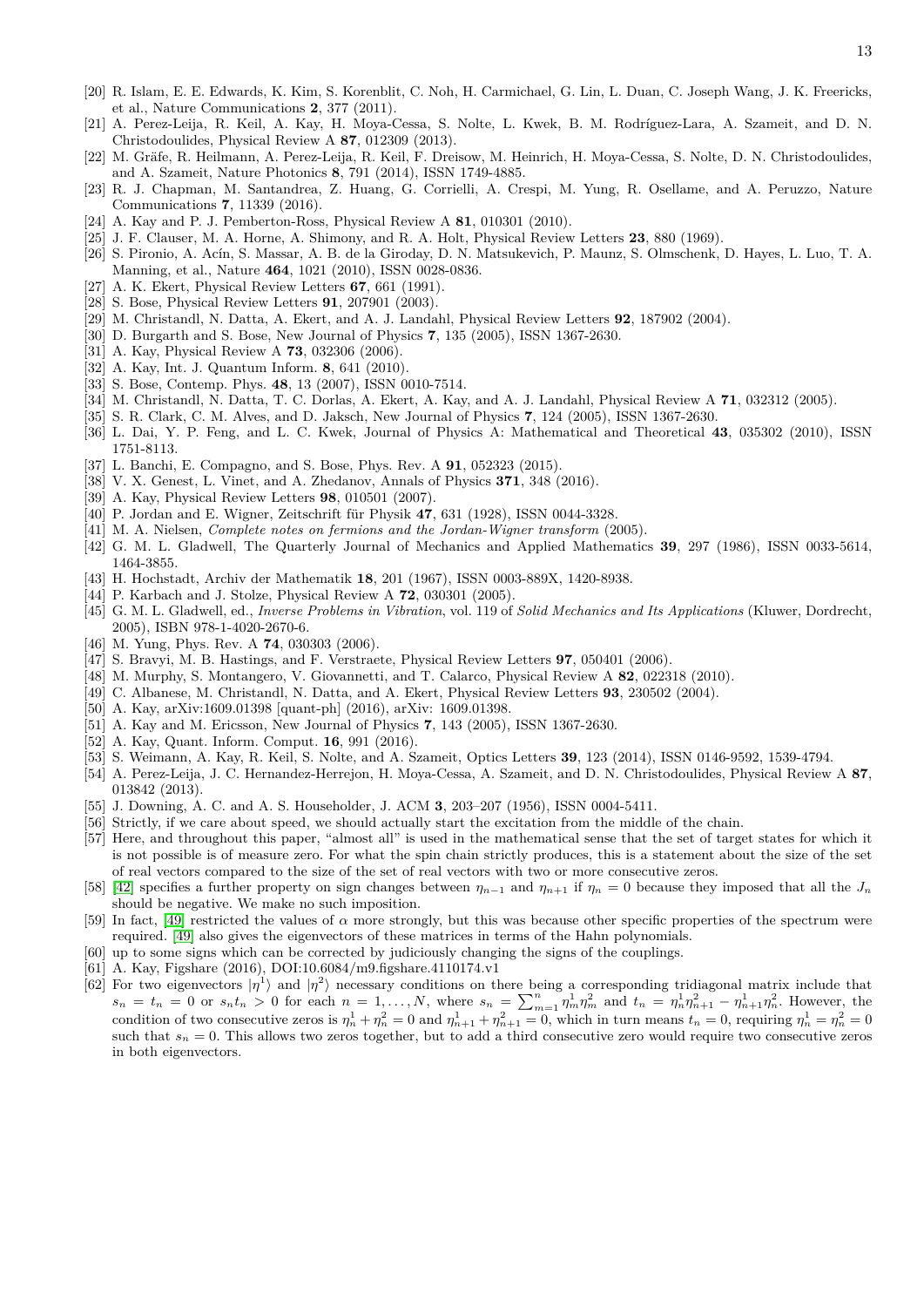## <span id="page-13-0"></span>**APPENDIX A: THE MATHEMATICAL TASK OF IMPOSING A SPECTRUM AND EIGENVECTOR ON A TRIDIAGONAL MATRIX**

<span id="page-13-1"></span>**Problem 1.** *Given a real, normalised vector*

$$
|\eta\rangle = \sum_{n=1}^{N} \eta_n |n\rangle ,
$$

*such that*  $\eta_1 \eta_N \neq 0$  *and no two consecutive values*  $\eta_n$  *and*  $\eta_{n+1}$  *are both zero, and a set of distinct real numbers*  $\Lambda = {\lambda_n}_{n=1}^N$ , find a real, symmetric, tridiagonal matrix  $H_1$  with eigenvalues  $\Lambda$  such that  $H_1 | \eta \rangle = \eta | \eta \rangle$  ( $\eta \in \Lambda$ ).

To our knowledge, the construction of tridiagonal matrices with a specific spectrum and a specific eigenvector has not been studied, although the independent questions of inverse eigenvalue [\[43\]](#page-12-21) and inverse eigenmode [\[42\]](#page-12-19) problems have been examined. As such, we are interested in categorising when solutions to Problem [1](#page-13-1) exist, and how to find them.

We start by making an observation about the necessary pattern of signs of the coupling strengths such that a specified eigenvector can correspond to a particular eigenvalue in the ordered sequence. Recall  $[42]$  that if all the  $J_n$ are negative, the eigenvector with the  $n^{th}$  largest eigenvalue has  $N - n$  sign changes in its amplitudes. In order to ensure that a particular eigenvector  $|\eta\rangle$  has the  $n^{th}$  largest eigenvalue, find a diagonal matrix *D*, with  $D^2 = \mathbb{1}$  such that  $D|\eta\rangle$  has  $N - n$  sign changes. If matrix  $H_1$  has coupling strengths  $J_n$  which are all negative, and an eigenvector  $D|\eta\rangle$  which has  $N-n$  sign changes, and thus has the  $n^{th}$  largest eigenvalue, the matrix  $DH_1D$  has the same magnetic fields, the coupling strengths are the same up to sign changes

$$
sign(J_m) = -D_m D_{m+1},
$$

and  $|\eta\rangle$  is an eigenvector. Moreover, since D is unitary, the transformation was isospectral, and  $|\eta\rangle$  must have the  $n^{th}$ largest eigenvector.

**Lemma 1.** *Specifying a spectrum and a target eigenvector is insufficient to yield a unique solution.*

*Proof.* By uniqueness, we mean choice of the values  ${J_n^2}$  – changing the signs of the  $J_n$  is a triviality which we want to discount. The Hamiltonian

$$
\begin{pmatrix}\n-J_1 & J_1 & & & \\
J_1 & -J_1 - J_2 & J_2 & & \\
& J_2 & 0 & -J_2 & \\
& & -J_2 & J_1 + J_2 & -J_1 \\
& & & -J_1 & J_1\n\end{pmatrix}
$$

where  $J_2 = -$ √  $45/J_1$  has spectrum  $0, \pm 3, \pm 5$  and the 0-eigenvector is  $|W\rangle$  for two distinct values of  $J_1^2$ :

$$
J_1^2 = \frac{17 + 3\sqrt{5} \pm \sqrt{102\sqrt{5} - 206}}{4}.
$$

**Lemma 2.** *Problem [1](#page-13-1) does not always have a solution.*

*Proof.* It suffices to find a counterexample. To that end, fix  $N = 5$  and  $|\eta\rangle = |W_{odd}\rangle$  with a target spectrum of  $\{0, \pm 3, \pm 5\}$  (note that this example is of particular relevance to our studies of state synthesis). Requiring  $H_1|\eta\rangle = 0$ immediately restricts the structure to

$$
H_1 = \begin{pmatrix} 0 & J_1 \\ J_1 & B_2 & -J_1 \\ & -J_1 & 0 & -J_4 \\ & & -J_4 & B_4 & J_4 \\ & & & J_4 & 0 \end{pmatrix}
$$

We then fix  $0 = \sum_n \lambda_n = \text{Tr}(H_1) = B_2 + B_4$ , i.e.  $B_4 = -B_2$ . Next,  $\text{Tr}(H_1^3) = 0 = 6B_2(J_1^2 - J_4^2)$ . We take the two cases of  $B_2 = 0$  and  $J_1^2 = J_4^2$  separately. If  $B_2 = 0$ , then we can solve  $J_1^2$  and  $J_4^2$  simultaneously in

$$
\text{Tr}(H_1^2) = 34 = 4(J_1^2 + J_4^2)
$$
  
\n
$$
\text{Tr}(H_1^4) = 706 = 4(2J_1^4 + 2J_4^4 + J_1^2J_4^2)
$$

 $\Box$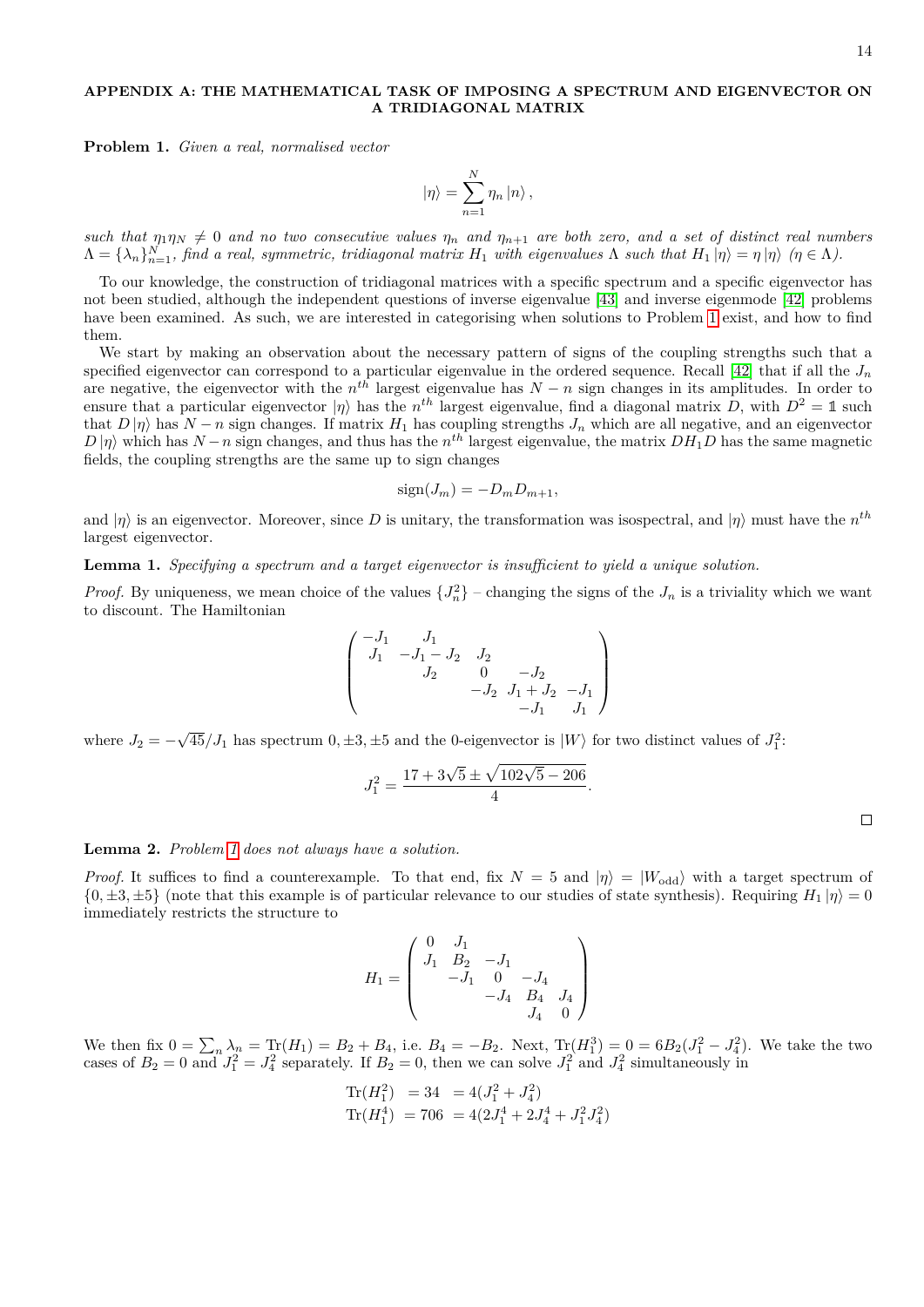There are no non-negative solutions. Similarly, for  $J_1^2 = J_4^2$ , one has to simultaneously solve

$$
\begin{aligned} \text{Tr}(H_1^2) &= 34 &= 2(B_2^2 + 4J_4^2) \\ \text{Tr}(H_1^4) &= 706 &= 2((B_2^2 + 4J_4^2)^2 - 6J_4^4) \end{aligned}
$$

which, again, has no solutions.

### <span id="page-14-0"></span>**APPENDIX B: ERROR ANALYSIS OF PERTURBATIVE METHOD**

In Sec. [III](#page-3-0) we described a method for creating arbitrarily good solutions, at the cost of increasing state synthesis time. We gave a reasonable, but unjustified, assessment of the accuracy of the scheme. In this Appendix, we give a more rigorous argument. Recall that  $|\eta\rangle$  is the target 0-eigenvector, while  $|\eta_{\text{actual}}\rangle$  is the 0-eigenvector that our perturbed system actually has. We estimate  $F = \langle \eta | \eta_{\text{actual}} \rangle$  as an accuracy parameter. By construction, *F* is real since both  $|\eta\rangle$  and  $|\eta_{\text{actual}}\rangle$  are real. If *U* and *U* diagonalise  $H_{\eta}$  and *H* respectively, then the calculation of *F* is equivalent to  $\langle m| U^{\dagger} \tilde{U} |m \rangle$  where *m* is the index of the relevant eigenvector:  $U |m \rangle = | \eta \rangle$ . However, *U* and  $\tilde{U}$  must be very similar, so we choose an expansion

$$
U^{\dagger} \tilde{U} = (\mathbb{1} + i\varepsilon K)(\mathbb{1} - i\varepsilon K)^{-1},
$$

which maintains unitarity and the limit  $\tilde{U} \to U$  as  $\varepsilon \to 0$ , where *K* is Hermitian [\[55\]](#page-12-39). Expanding for small  $\varepsilon$ ,

$$
F = \langle m | 1 + 2i\varepsilon K - 2\varepsilon^2 K^2 + O(\varepsilon^3) | m \rangle.
$$

Since *F* is real, and the diagonal of *K* is real, the diagonal of *K* must be 0, such that we are left with the second order term, as required.

Having shown that the error term scales as  $\varepsilon^2 \langle m | K^2 | m \rangle$ , the  $\varepsilon$  dependence is immediate, but the *N* dependence is suppressed. Following [\[55\]](#page-12-39), we can derive that  $\langle m|K^2|m\rangle = \sum_n |U_{nm}|^2 G_n^2$  where *G* is a diagonal matrix satisfying

$$
\sum_{n} |U_{nm}|^2 G_n = e_m \qquad \forall m \in [N]
$$
\n(B1)

and  $e_m$  is the difference between the  $m^{th}$  largest intended and actual eigenvalues as a fraction of  $\varepsilon$ . Consider

$$
\sum_m \left\langle m \right| K^2 \left| m \right\rangle = \sum_n G_n^2,
$$

which is *N* times larger than the average error, and no smaller than the worst-case error. If  $|G\rangle$  solves

$$
\left(\sum_{n,m}|U_{nm}|^2|m\rangle\langle n|\right)|G\rangle = \sum_{m}e_m|m\rangle
$$

(which must have a solution, even if  $V = \sum_{n,m} |U_{nm}|^2 |m\rangle \langle n|$  is singular), then the error estimate is simply  $\langle G|G \rangle$ . Thus, if  $\zeta$  is the smallest non-zero singular value of *V*, we have

$$
\langle G|G\rangle \le \frac{1}{\zeta^2} \max e_m^2 \le \frac{1}{16\zeta}.
$$

To demonstrate that the scaling is not pathological, we study the special case in which  $H_{\eta}$  has  $J_n = 1$  and  $B_n = 0$ for all *n*. This is particularly pertinent to the creation of a *W* state. We have that

$$
V = \frac{2}{N+1} \sum_{n,m=1}^{(N+1)/2} \sin^2\left(\frac{\pi nm}{N+1}\right) \left|n\right\rangle \left\langle m\right|.
$$

To find the eigenvalues, observe that for  $N > 5$ , the states

$$
\left|\frac{N+1}{2}\right\rangle, \quad \sum_{n}|2n\rangle, \quad \sum_{n}|2n-1\rangle
$$

 $\Box$